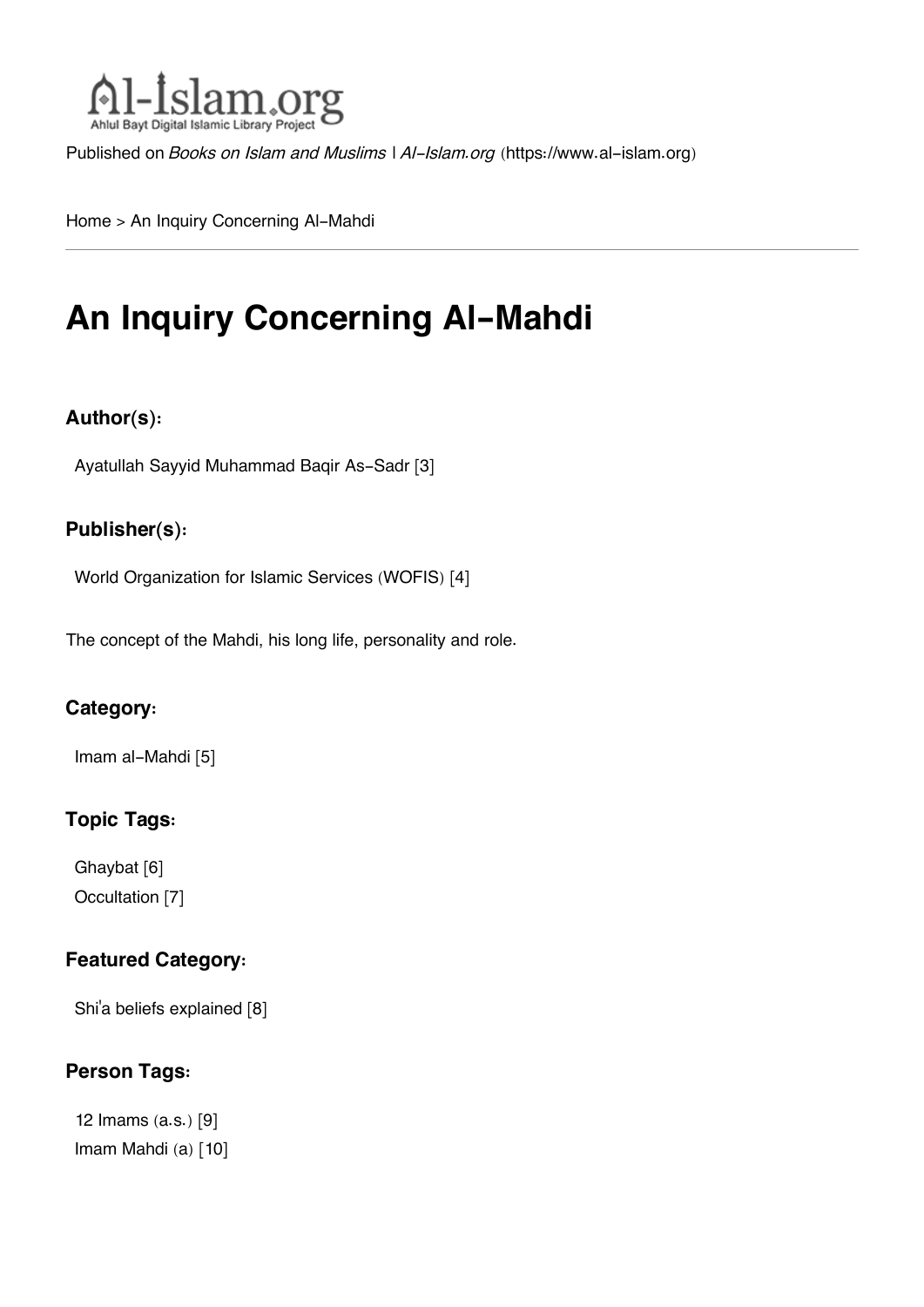### **Foreword**

We are pleased to present the English translation of the book *Bahth hawl al-Mahdi* ( An Enquiry Concerning al-Mahdi). The original in Arabic text written by Shahid as-Sadr in 1397 H., has been published separately (Beirut: Dar al Ta'aruf lil-Matbu'at, 3rd impression 1401 H. /1981) as well as within his collected works, al-Majjmu`ah al-kamilah li mu'allafat as-Sayyid Muhammad Baqir as-Sadr, vol. 11 (Beirut: Dar al Ta'aruflil-Matbu'at, 1410 H. /1990).

Praise be to Allah for the success we have had in our progress to this book. It is enough, by way of introduction to say that the author, as-Sayyid Muhammad Baqir as-Sadr is one of the great scholars of Islamic thought, and it is enough, by way of introduction to as-Sayyid as-Sadr, to let him introduce himself by his works and writings; the only thing we can do is to enable the worthy readers to become acquainted with his thought. The reader can see for himself the stature of the writer from studying his works, of which the present book is an example, albeit small, but containing great meaning.

This is the fourth book which we have so far published from the writings of as-Sayyid as-Sadr in the English language. And we pray to Allah, may He be praised that He guide our steps, and lead us in the right path. He is the best Guide, the best Helper.

**World Organization For Islamic Services, 6/2/1400** 26/12/1979 (Board of Writing, Translation & Publication).

Tehran - IRAN.

### **Introduction**

Not only is al-Mahdi (the Guided One) a materialization of an Islamic belief of a spiritual nature, but a model to a particular goal which humanity has been striving to achieve, as well as a form to a natural inspiration, through which people came to realize - in spite of their different faith and means of access to the unseen - that there is an appointed day on earth, when the Divine messages will be fulfilled in all their great significance and final aim, when the exhausting march which humanity took in the course of history will lead to stability and security, after a long struggle.

However, the awareness of this expected future is not limited to those who believe in the unseen from a religious angle, but it has extended to others and has even been reflected in those ideologies which strongly denied the existence of the unseen and any of its aspects, such as dialectical materialism, that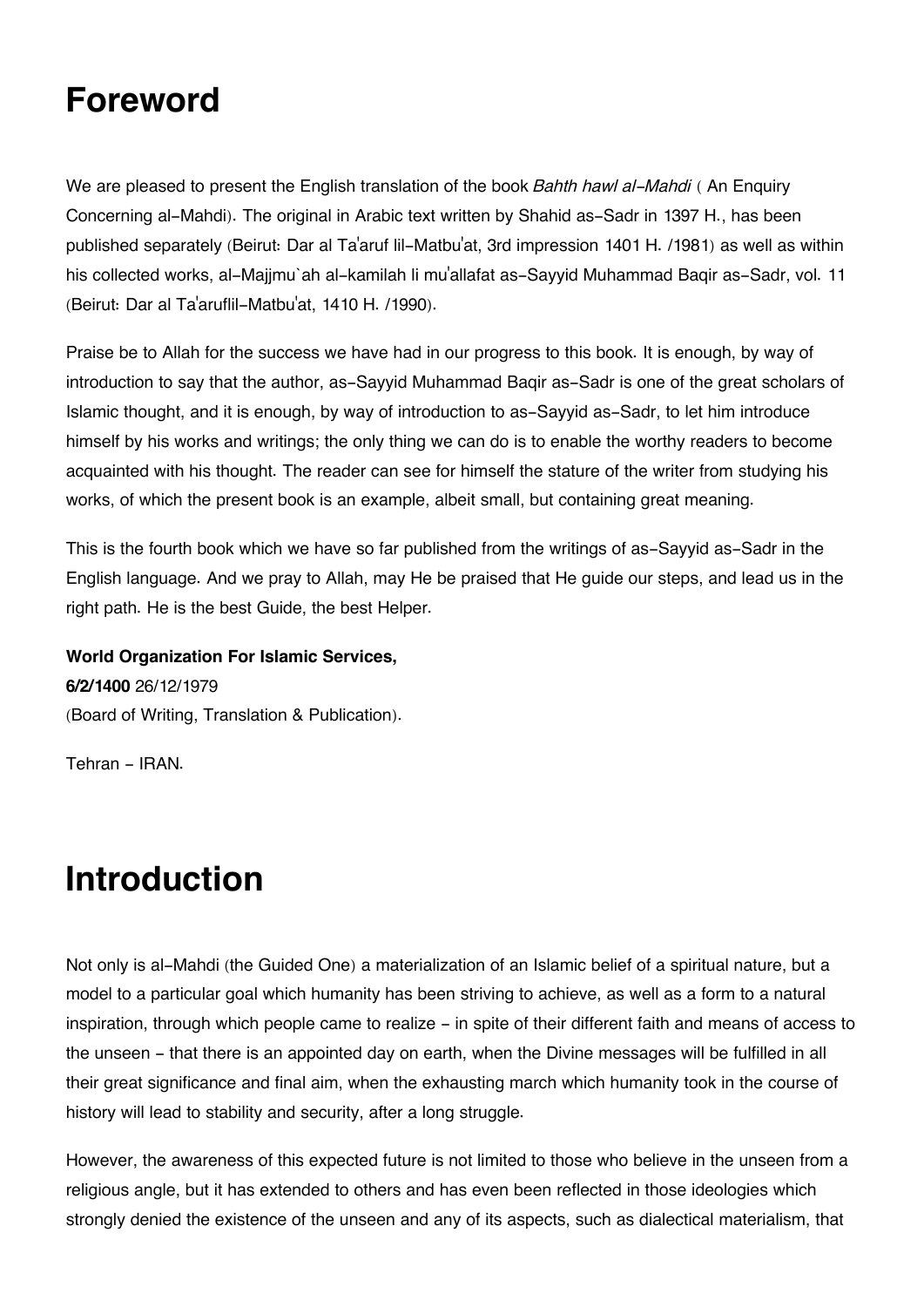interpreted history in terms of contradictions, but at last admitted the fact that there was an appointed time in which these contradictions would be resolved when peace and harmony would prevail on earth.

Thus we find that the psychological experience of this awareness, which humanity has undertaken in the course of time, is one of the widest and most commonly held among people.

So, if religion strengthens this awareness by reaffirming that at the end of matter, the earth will be filled with justice after having been filled with injustice and tyranny, it is in reality providing it with its objective value and turning it into a decisive belief in human destiny, which is not only a source of consolation but of generosity and strength.

A source of generosity, since belief in al-Mahdi is in reality belie f in the protest against all forms of oppression and tyranny although they still prevail in the world.

It is also a source of strength and a refutation that cannot dwindle, since it is a ray of light that is continually struggling against despair within people and keeping the flame of hope ablaze within their hearts in spite of the gloomy conditions and the might of oppression under which they live, because the appointed day confirms the fact that justice can challenge a world filled with transgression and tyranny, that it can shake its foundations, and rebuild it anew; that oppression is only an unnatural condition, regardless of its power and extent in the different corners of the world. that it will eventually be defeated; that the ultimate defeat of oppression while on the summit of its glory, brings great hope before every persecuted individual and every oppressed nation, in tipping the balance and rebuilding the world.

If the idea of al-Mahdi is older and wider than Islam, the detailed outlines, which the latter has fixed for it, have proved more satisfactory to all those ambitions that have been seeking its realization since the dawn of history as well as a more generous gift and a stronger prediction for the feelings of those who have been persecuted and op pressed in the course of history. This is because Islam has turned the idea from the unseen into reality, and from an aspiration for a saviour the world would produce in the distant and unknown future into the conviction that he actually exists looking forward with other people to that day and the right circumstances that would make it possible for him to assume his great role.

Thus, al-Mahdi (peace be upon him) is no longer an idea waiting to be materialized nor a prophecy that needs to be substantiated, but a living reality and a particular person, living among us in flesh and blood, who is sharing our hopes, suffering, sorrows and joys, actually witnessing all the sufferings, sadness and transgression that exist on the surface of the earth, who is affected with all this from near or far, who is waiting for the appropriate moment when he can stretch his hands to every oppressed and needy person and eradicate the tyrants.

However, it has been decreed that this expected leader is not to reveal anything concerning his life or person to other people, although he is living amongst them, waiting for the appointed moment.

It is obvious that thinking in terms of these Islamic inductions narrows the gap of the unseen between the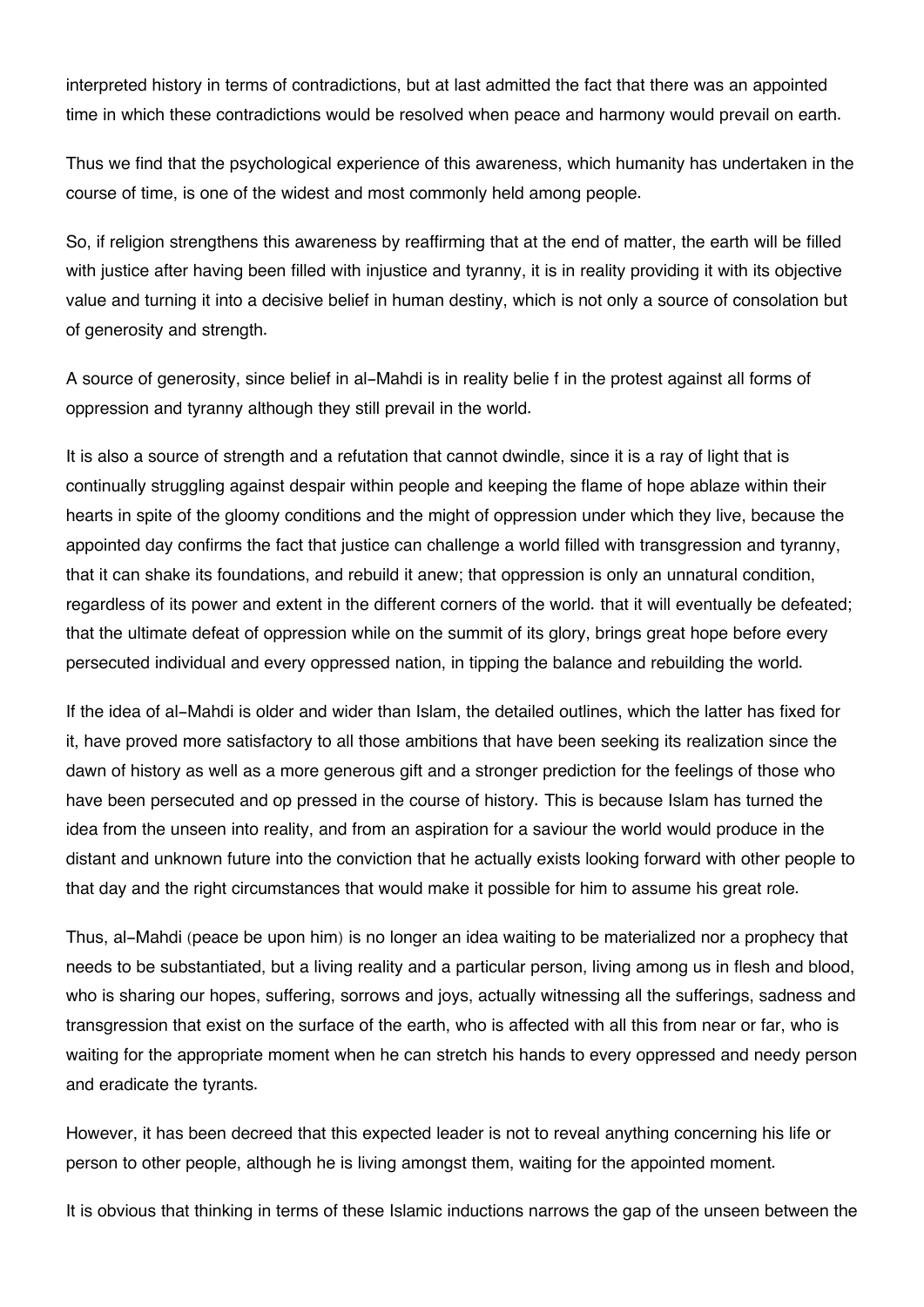oppressed people and the expected saviour and reduces the psychological distance between him and them, no matter how long the expectation may last.

So, when we are supposed, as far as we are concerned, to consider the idea of al-Mahdi as actually designating a particular living person who is observing events like we are, it is to inspire us with the fact that the idea of the unconditional protest against all sorts of transgression and tyranny, which al-Mahdi stands for, has already materialized in the expected dissident leader who will emerge, paying no homage to the transgressors, as it has been mentioned in the *hadith* (tradition), and that by believing in him we are in reality believing in this unyielding and living protest and participating in it.

Indeed lots of *ahadith* ( traditions) are constantly urging those who believe in al-Mahdi to expect release from suffering and be prepared for his coming, which is a consolidation of that spiritual bond and emotional tie between them and the dissident leader and every value he stands for both of which could not have existed had he not actually materialized as a contemporary living person.

Thus we come to realize that this materialization has given a new impetus to the idea and made it a source of strength and generosity of a higher degree in terms of what any dissident individual finds of comfort consolation and relief from the pains that he has to suffer under tyranny and deprivation, when he comes to feel that his Imam and leader shares them with him, since the latter is a contemporary person and not an idea to be realized in the future.

However, the above mentioned materialization has led many people, who found it hard to believe or assume, to take negative attitudes even regarding the idea of al-Mahdi.

Since they all wonder if the idea of al-Mahdi actually designates a living person who has coexisted with all these consecutive generations for more than ten centuries, who will continue to do so until the time comes for him to emerge on the surface, how can such a human being live all this long and yet be immune from the laws of nature which compel any person to pass by the phase of old age and decrepitude and from there to his death. Is not such a matter impossible from an existential point of view?

Also, why should Allah show all this desire for this particular person – for whom the laws of nature would be obstructed - and endeavours to prolong his life and preserve him for the appointed day. has humanity become barren from yielding capable leaders? Why should not that day come when a leader will be born at its dawn and grow up like anyone else and gradually assume his role until the earth be filled with justice after having been filled with injustice and transgression?

They also wonder if al-Mahdi is the name of a particular person, who is the son of the eleventh Imam of the family of the Prophet (*Ahlul Bayt* - peace and blessing of Allah be upon them), born in the year 256 A.H. whose father died in the year 260 A.H. This means that he was very young when his father died, not exceeding the age of five, which is too early for him to have completed his religious and intellectual education at the hands of his father. Therefore how and by what means could he personally be prepared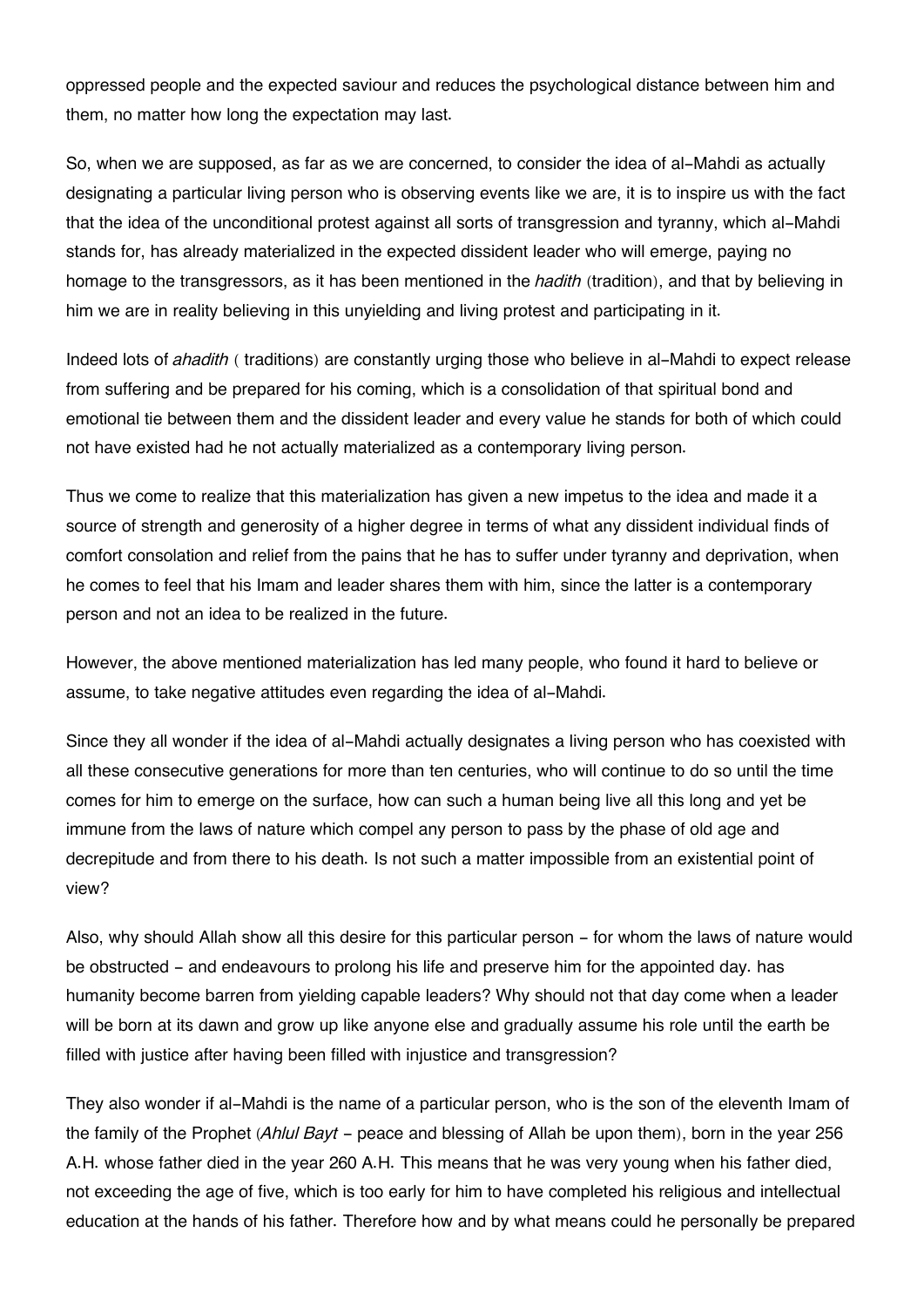to assume that great role from religious, intellectual and scientific angles.

Moreover, if the leader is ready why should he wait all these hundreds of years? Is not what the world has witnessed of afflictions and social disasters enough to justify his appearance on its surface for the establishing of justice on earth?

They also wonder how can we believe in his existence even if we were to assume that this could be possible? Can anybody admit the validity of a hypothesis of this kind when it is not actually supported by any conclusive legal or scientific evidence? Should some narratives (*ahadith*) related to the Prophet ( blessing and peace of Allah be upon him and his progeny), of which we doubt the authenticity be enough for us to approve such a hypothesis?

As far as the role that this individual is going to play on the appointed day is concerned they wonder how a single person can assume this great decisive role in the world, while we know that however great an individual is, he cannot create history nor lead it into a new phase; whereas the seeds of any historical movement ripen under certain objective circumstances and their coming together. and the sublimity of the individual is the factor which selects him to shape these objective circumstances and provide the required solutions?

They also wonder how we can imagine what this individual would achieve of enormous change and decisive victory for justice and its message against the realities of injustice, oppression and tyranny in spite of what they have of power and influence and what they possess of means of destruction as well as what they have achieved of high standards in scientific, political, social and military capabilities.

Questions in this connection recur often in one form or another, however the true motives behind them are not only intellectual, since they have also a psychological source expressed in terms of the fear that dominates the world and the meagerness of all opportunity of change from the roots.

Therefore, doubts deepen and questions increase, the more one becomes aware of the harsh reality that has prevailed in the world in the course of time. Thus failure, meagerness and the weakness that the human being is subject to lead him to feel under a psychological pressure whenever he attempts to imagine the tremendous change of the world which would relieve it of its contradictions and historical oppression and would provide it with a new structure based on justice and truth. This pressure makes the individual doubt the whole concept of change and leads him to refuse it for one reason or another.

As far as we are concerned, we are going to deal with all these questions in sequence answering each one briefly due to the limits provided by these pages.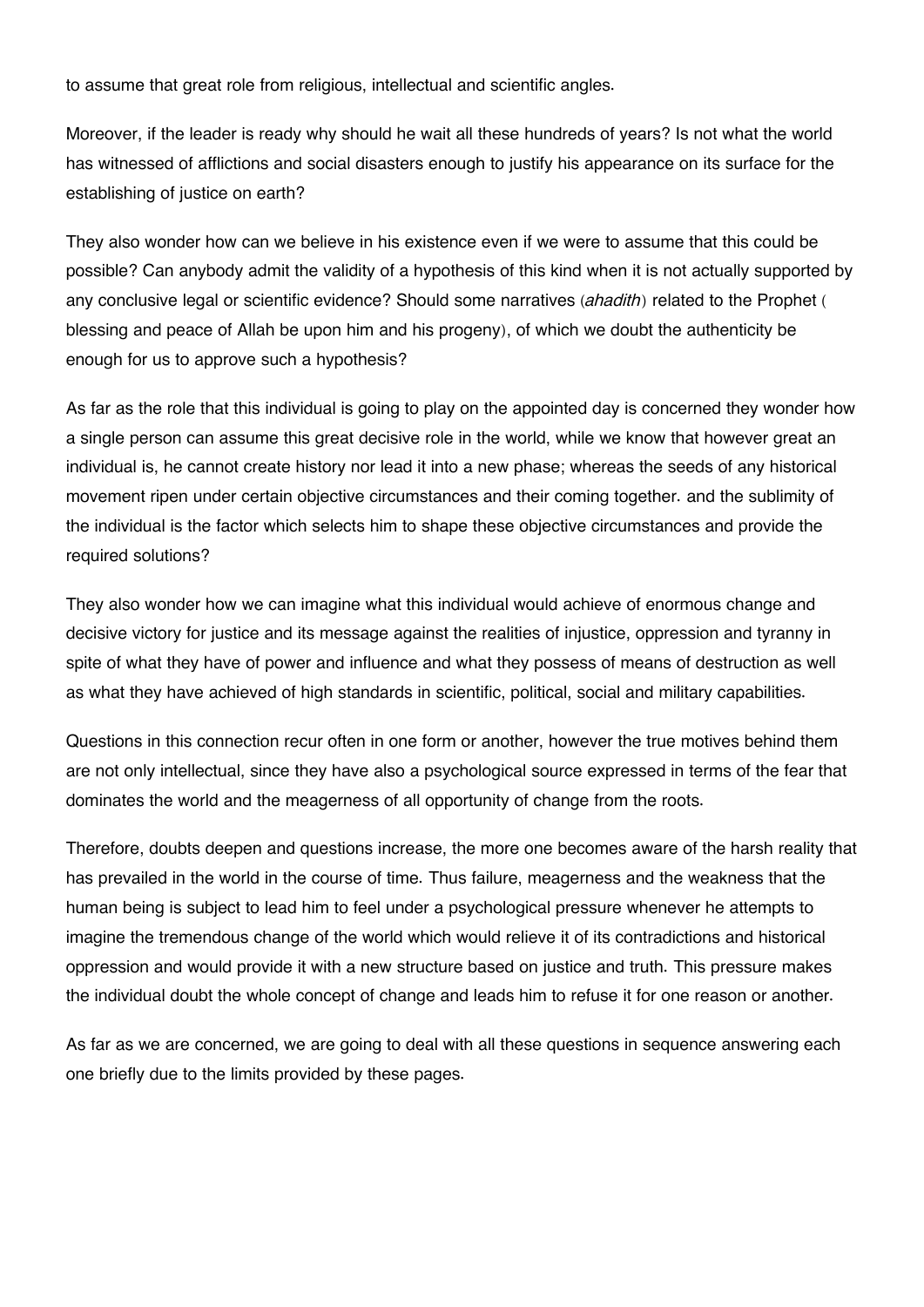# **1) How Was This Long Life Granted To Al-Mahdi?**

In other words, is it possible for a man to live for many centuries, as is the case with the Expected Leader, for the change of the world, whose age must be actually one thousand one hundred and forty years, or fourteen times the average age of an ordinary person who would pass through the phases of life from childhood to old age normally.

The word possibility here has one of the three following meanings, namely. Practical possibility, scientific possibility and philosophical or logical possibility.

I mean by practical possibility that a task is feasible in a manner that enables me, you or a third person to perform it, such as taking a journey across the ocean, reaching the depth of the sea or going to the moon , all of which are practically possible since they have actually been performed by people in one way or another.

By scientific possibility I mean that there are some tasks that neither I nor you nor a third person can practically perform with the means that are accessible to present civilization. However there is nothing in the alterable trends of science which can indicate a justification for the rejection of the possibility of these tasks and their occurrence conforming to certain special circumstances and means.

For example, there is nothing in science that could deny the possibility of travelling to Venus, because all its existing trends indicate the possibility of such a task, although that is still not possible for me or you Since the difference between going to the moon and travelling to Venus is only one of degree. The latter representing a stage of overcoming some relative difficulties stemming from the fact that the distance is longer. From this we deduce that it is scientifically possible to travel to Venus even if it is still not feasible from a practical angle.

Contrary to that is the idea of travelling to the sun in distant space since it is scientifically impossible, meaning that science would never entertain the possibility of this task, for one cannot assume scientifically or empirically the possibility of inventing that preventive armour that could protect the body against the heat of the sun which is like an enormous kiln constantly burning with a degree impossible to imagine.

By logical or philosophical possibility I mean that there is nothing in the intellect, conforming to what it knows of previous laws - (preceding the experiment) - that could justify the rejection of a task nor decide that it could not occur.

Say, for example, the grouping of three oranges into two equal parts, this is logically impossible, since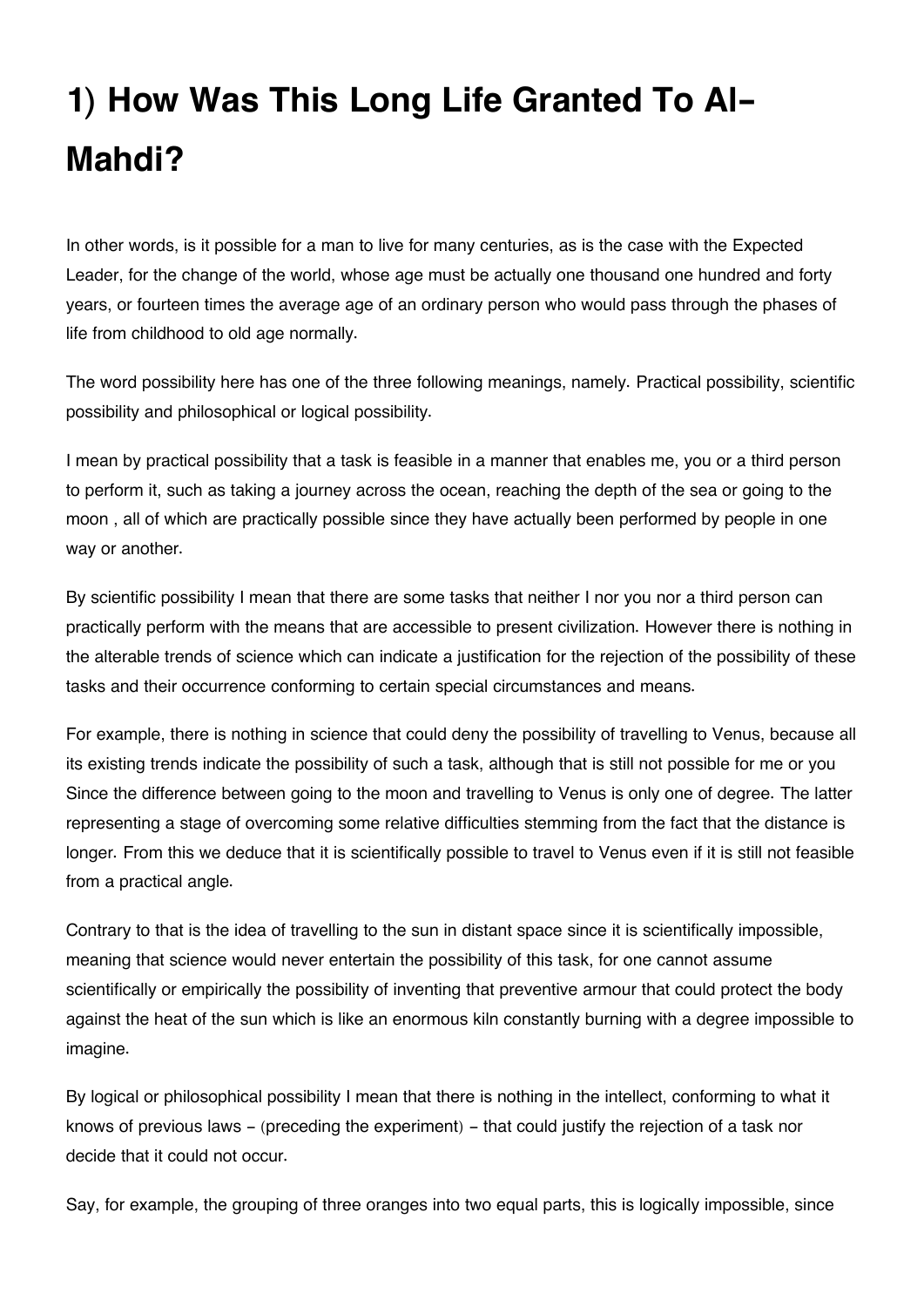the intellect knows – before carrying out such an experiment – that three is an odd number, thus it is impossible to divide it into two equal parts, first it would turn into an even number, which would be a contradiction, which is impossible in logic.

But if a man were to be exposed to fire, or if he were to go to the sun without burning, that would not be impossible from a logical point of view, since there is no contradiction in the assumption that heat does not penetrate into a body of lower temperature from one of higher temperature.

That would only run contrary to the experiment which proved that heat actually penetrates into a body of lower temperature from one of higher temperature until both bodies get an equal temperature.

Therefore, we come to realize that logical possibility has a wider scope than scientific possibility and that the latter is wider than practical possibility.

There is no doubt about the logical possibility of the prolongation of human life for some thousands of years, because that is not impossible from an abstract intellectual point of view, also there is no contradiction in an assumption of this sort, since life as it is understood does not fathom sudden death and no one can dispute this fact.

Also, there is no doubt or controversy that this prolonged life is not possible from the practical aspect, as is the case in going down to the depths of the ocean or ascending to the moon. That is because science with what it owns of modern means and instruments, that were made available by concomitant human experiments, cannot prolong human life for hundreds of years, this is why we find that even those among people who are more eager about life and more able to utilize scientific possibilities can only live to the extent of what is usual.

As far as Scientific possibility is concerned, there is nothing in science, nowadays which could justify the denial of that fact from a theoretical point of view. This inquiry is in reality related to the nature of the physiological interpretation of the phenomenon of old-age and decrepitude among people.

Does this phenomenon indicate a natural law that compels the tissues of the human body and its cells to harden gradually and become less efficient in the performance of their task once they have reached the summit of their growth, until they die at a particular moment, even if we were to isolate them from the influence of some external failure?

Or is this hardening of the bodily tissues and cells and the lack of efficiency in the performance of their physiological tasks a result of their struggle against certain external factors, such as microbes or poison that penetrate the body from an excess in food or from the heavy work that the person might perform or any other factor.

Now this is the question that science has to find an answer to, yet many answers present themselves on a scientific level in this respect.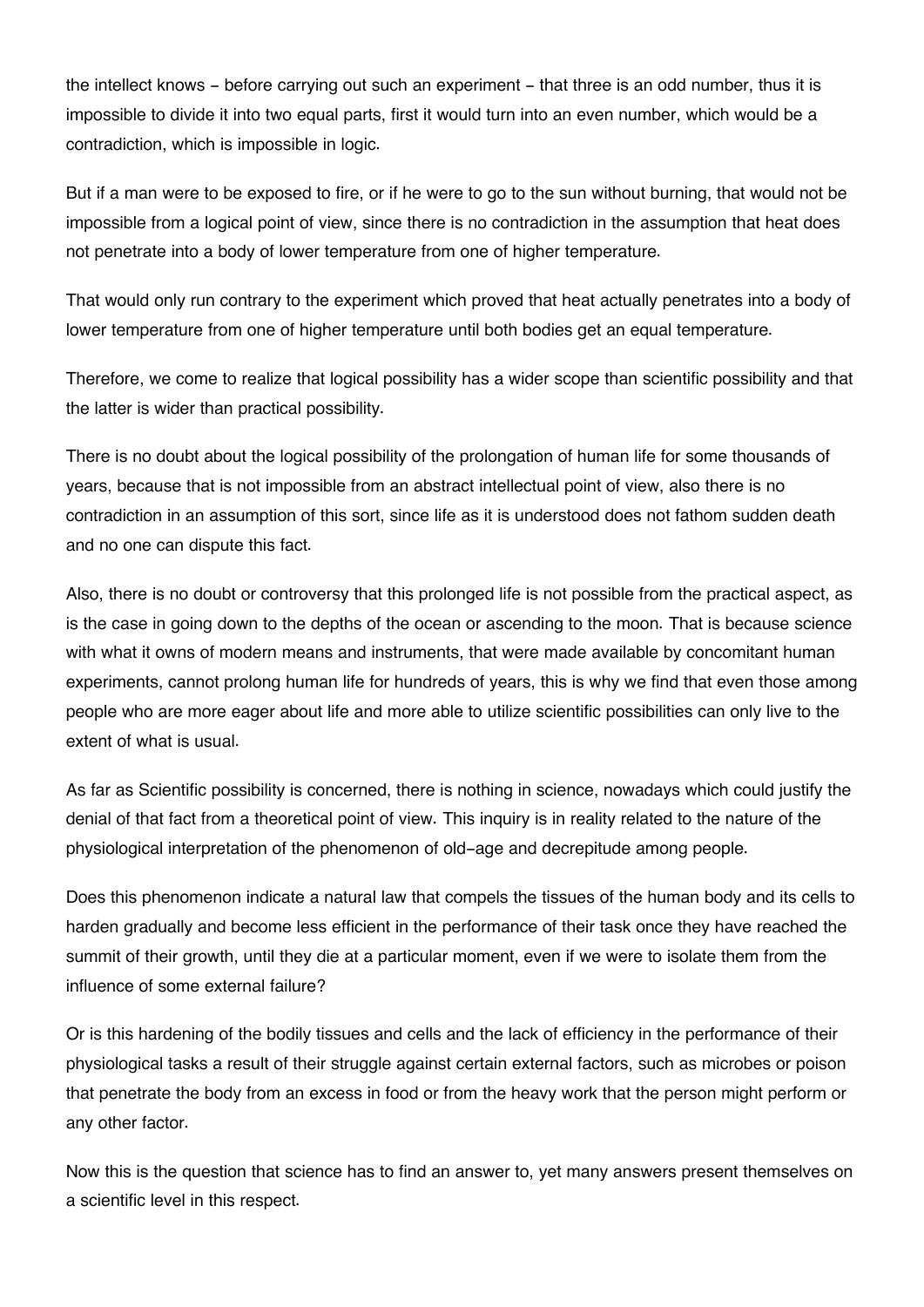If we are to consider the scientific point of view that tends to interpret old-age and the weakness that goes with it, as a result of reactions against some external factors, it means that it is theoretically possible, once we have isolated the tissues that compose the body from these influences, to prolong life to the extent of surpassing the phenomenon of old-age and even overcoming it.

On the other hand, if we consider the other point of view which sees old-age as a natural process with regards to the living tissues and cells, it will mean that they hear within themselves the seed o f their own ultimate death, once the phase of old-age has been completed.

I say: If we take this point of view into consideration it should not mean that there is no flexibility in this natural law, rather the assumption of its existence shows that it is in fact flexible, Since we find in our everyday life, in addition to what has been found by scientists through the experiments that they carry out in their laboratories, that old - age as a physiological phenomenon has no fixed time, since a man can be very old and yet possess tender limbs, with no trace of old- age appearing on him as has been mentioned by some doctors. Moreover some scientists take advantage of this flexibility and prolong the life of some animals by a hundred times their natural age, by creating certain circumstances and factors that delay the process. of old-age.

Thus it has been proved scientifically that this process can be postponed, by creating specific circumstances and factors, even if this experiment has not been carried out by science on a particular complicated creature such as the human being, owing to the difference in the difficulty of carrying it out on the human being and other organisms.

This means that, from a theoretical point of view, science, with all its alterable orientations, has never had any objection to the prolongation of human life, whether old-age has been interpreted as the product of a struggle and close contact with some external influences, or as a result of a natural process of the cells and tissues that leads them towards their death.

Thus we deduce that the prolongation of human life and its survival over many centuries is possible logically as well as scientifically but it is still impossible from a practical angle, and that nevertheless scientific progress has a long way to go before realizing this possibility.

In light of what has been discussed we shall deal with the age of al-Mahdi (peace be upon him) and what has been surrounding it of wonder and surprise.

Thus we notice that since the possibility of this prolonged life has been confirmed both logically and scientifically, science is in the process of gradually transforming the theoretical possibility into a practical one. There is no room left for wonder except the remoteness of the probability that al-Mahdi might have preceded science in this transformation, before that the latter could have, in its evolutionary course, reached the standard of actual capacity for such a transformation, which would make him equal to that person who had preceded science in discovering the cure for cancer.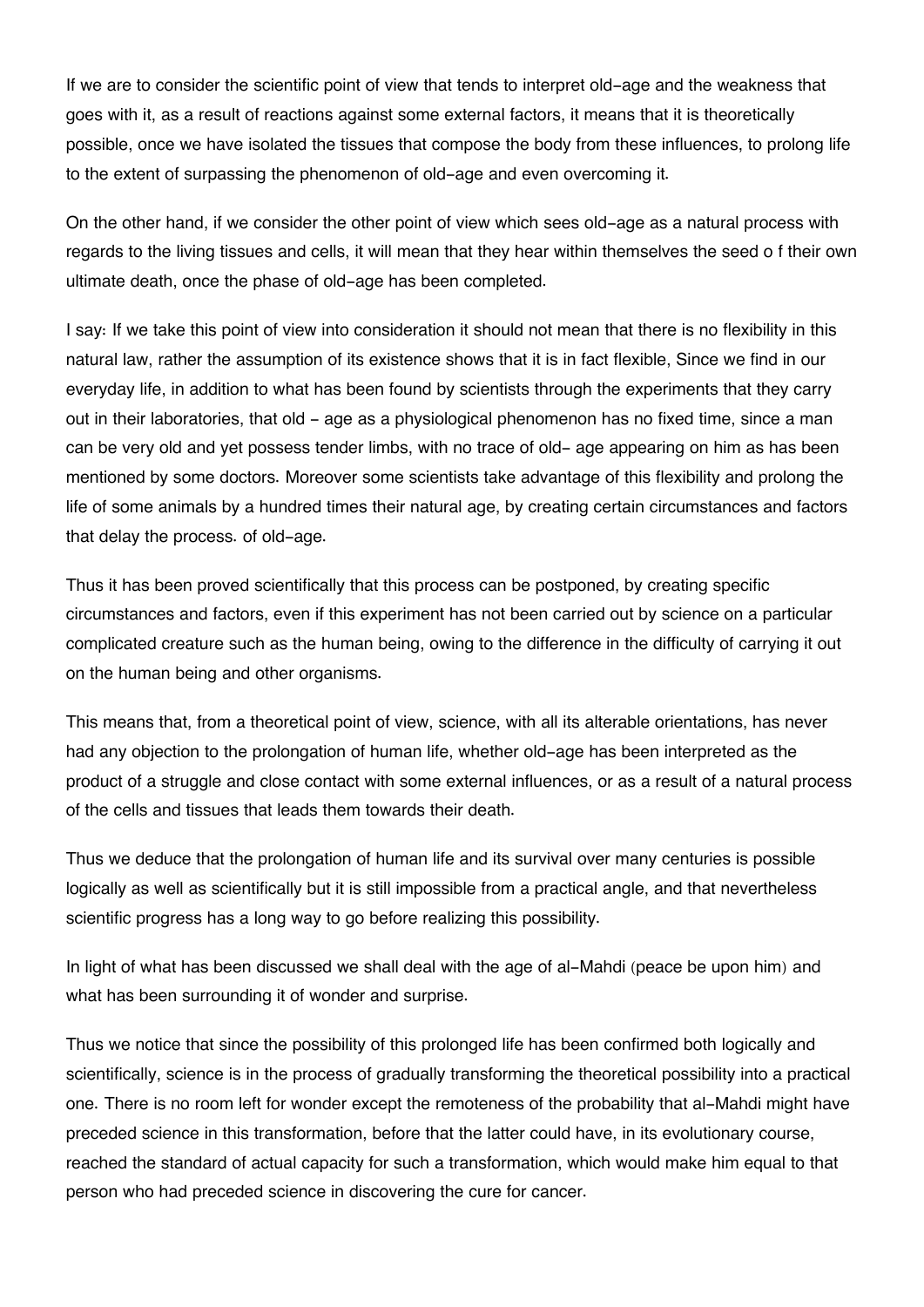The question now is - How could Islam which determined the age of the Expected Leader - have preceded science in the field of this transformation?

The answer is that this is not the only field in which Islam preceded science. Has the Islamic *shari'ah* (revealed law) as a whole not come before science and the evolution of human thought by many centuries? Did it not promulgate certain symbols that submitted plans to be put into practice, which man could achieve only after hundreds of years of his independent activity?

Did it not formulate certain regulations perfect in wisdom, the secrets of which were realized by man only after a certain length of time? Did the Divine message not reveal mysteries about the universe, that could never have occurred to people's minds, which science came later to confirm and support?

So, if we are convinced by these facts why then should we regard as too much that the sender of this message - the Exalted - anticipates science in determining the age of al- Mahdi?

Here I mentioned only those aspects of precedence that we can notice in a direct manner, we can also include the aspects of precedence mentioned in the Divine message, for example, when it informs us about the night journey which the Prophet undertook from al-Haram Mosque to al-Aqsa Mosque. If we are to understand this journey within the frame of natural laws, we will find that it shows that these laws were utilized in a way that science could achieve only after hundreds of years.

Therefore, the same Divine knowledge which enabled the Messenger (peace and blessing of Allah be upon him and his progeny) to undertake this fast motion before science could achieve it, has also enabled his designated successors to have a prolonged life before science could realize such a project.

Certainly, this prolonged age that Allah, the Exalted, has bestowed on the Expected Saviour may see m rather strange, if it is considered within the limits of the everyday in people's lives and what has been achieved by the experiments of scientists. But is the decisive and transformative role which has been prepared for this Saviour not strange within the limits of the ordinary in people's lives and what they have experienced of historical evolution?

Has he not been entrusted with the task of changing the world and rebuilding its civilization on the basis of justice and truth? Why should we disapprove if the preparation of this great role is characterized by strange and unusual aspects, such as the prolongation of the Expected Leader's age? For this remoteness of those aspects and their unusual aspects, however great they are, cannot surpass the remoteness of the great role that has to be achieved on the appointed day?

Therefore, if we approve the validity of that unique role from a historical angle in spite of the fact that there has never been in the history of humanity a role similar to it, why should not we also approve that prolonged age which is still unique in our ordinary life?

I wonder if it is a coincidence that only two individuals should carry out the task of emptying human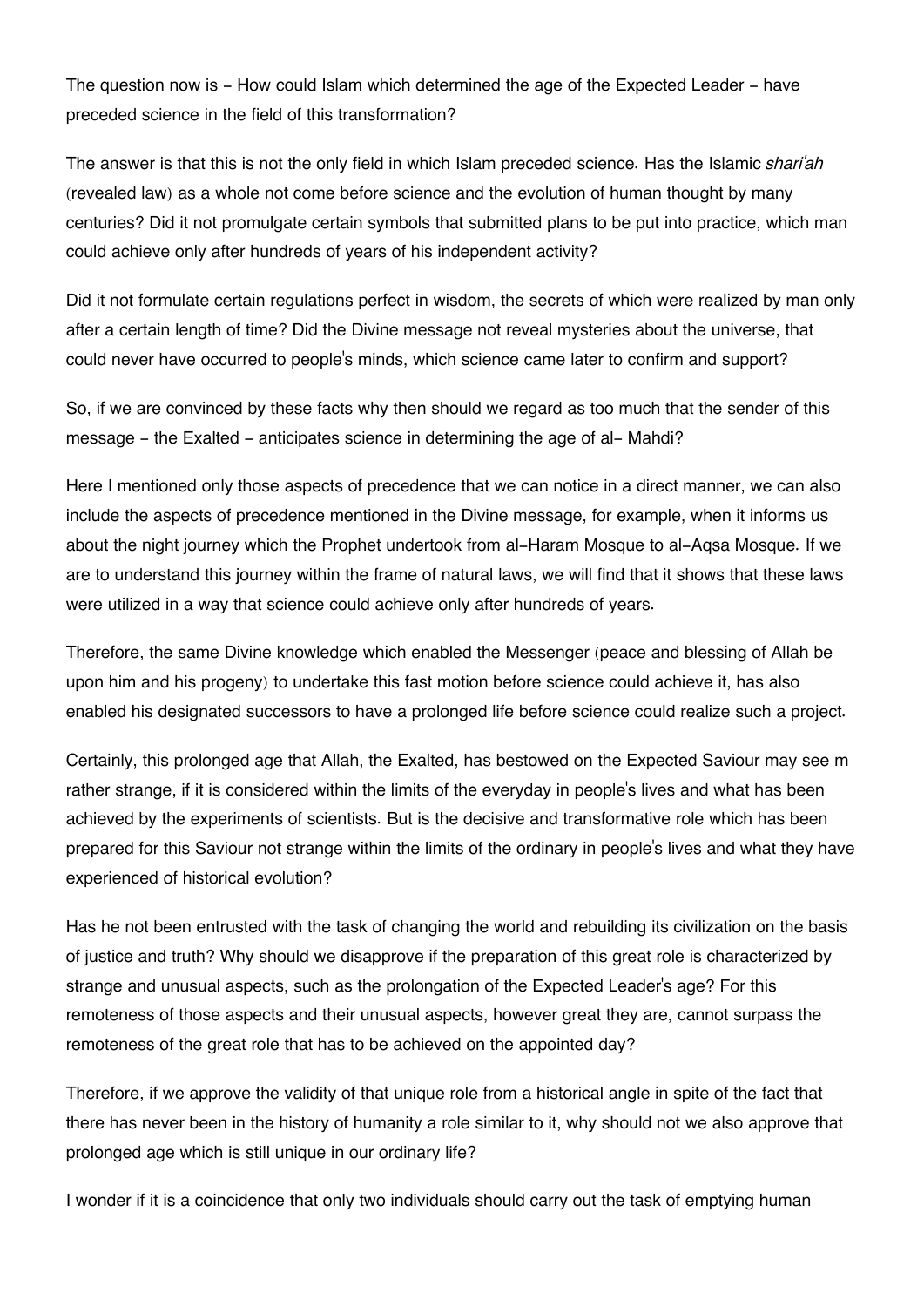civilization of its corrupt elements and rebuilding it, which means that they must have been of an excessive age many times superior to our ordinary lives. The first is Nuh (Noah) who had assumed his role in the humanity's past. The Qur'an mentioned that he had lived among his people for nine hundred and fifty years. His role was to reconstruct the world after the Great Flood.

The other one is al-Mahdi, who is to assume his role in the future, who has lived among his people until now for more than a thousand years. It has been ordained that he will reconstruct the world on the appointed day.

Why then should we accept Noah, who must have reached a thousand years at least, and yet reject al-Mahdi?

### **2) The Miracle And The Long Life**

Up to now we have seen that the prolongation of life is scientifically possible. But let us suppose that it is not, that the process of old-age and decrepitude is quite rigid, that it cannot either now or in the long run overcome nor alter its conditions or circumstances - what will this mean? It will mean that the prolongation of human life - as is the case of Noah, or al-Mahdi - runs contrary to the natural laws which science confirmed thanks to modern instruments of experimentation. Thus this condition becomes a miracle that has hindered the applicability of a natural law under a certain circumstances, in order to preserve the life of a particular individual whose role is to cherish the Divine message.

Yet this is not the only miracle of its kind, nor is it remote from a Muslim's faith, which derives from the Qur'an and the sunnah. Moreover the process of old-age is no more rigid than is the process of the passage of heat from a body of higher temperature to another of lower temperature until both of them become equal. This had occurred in the case of Ibrahim (peace be upon him) when the only way to preserve his life was by hindering that process, when it was said to the fire in which he was thrown:

قُلْنَا يَا نَارُ كُونِى بَرْدًا وَسَلَامًا عَلَىٰ إِبْرَاهِيمَ

#### *We said, "O fire be cool on Ibrahim and keep him safe." (Qur'an, 21:69)*

So, he emerged from it safe and unharmed. There are also other cases where natural laws were hindered to protect some of the prophets or Proofs of Allah on earth. When the sea was split for Musa (Moses), when the Romans were misled in thinking they had caught 'Isa (Jesus) or when Muhammad (peace and blessing of Allah be upon him and his progeny) left his house, while it was surrounded by the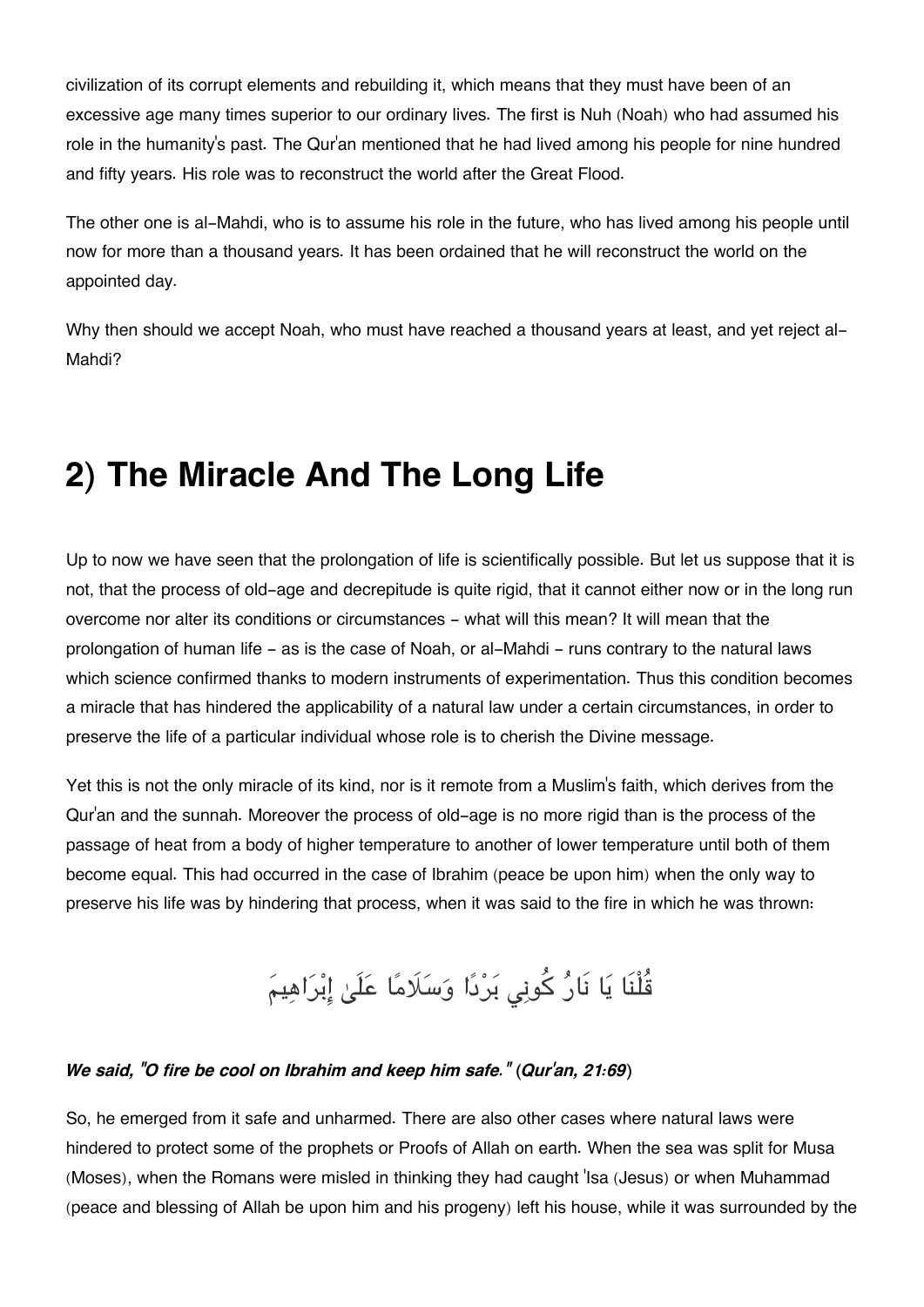troops of Quraysh who were waiting for hours to attack him but Allah, the Exalted, hid him from their eyes while he was walking in their midst. All of these cases show a hindrance of the laws of nature to protect an individual, whom the Divine wisdom wished to preserve. Therefore, why not include here the process of old-age and decrepitude?

From this we can deduce a general notion, which is that whenever the preservation of the Prophet's life (the Proof of Allah on earth) depends on the hindrance of a natural law, and the prolongation of his life comes to be necessary for the performance of his task, Divine care then intervenes by delaying the process so that the task of that individual can be accomplished. On the other hand, once the Divine mission of that individual has been fulfilled he either dies naturally or as a martyr depending on what is determined by natural laws.

Thus we find ourselves confronted with the present question in connection with this general notion: How can the process be obstructed? How can the necessary correlation that exists between natural phenomena, be sundered? Does it not contradict science, which discovered the existence o f that natural law or process and defined that necessary correlation on experimental and deductive bases?

The answer is that science has already solved the problem by giving up the idea of necessity as far as natural laws are concerned. To clarify this we can say that science discovers natural laws through systematic observations and experiments. For example, when the occurrence of a natural phenomenon is followed another one, we deduce from this a natural law which is: that whenever the first phenomenon comes into existence it is automatically followed by another phenomenon.

However, science does not propose a necessary correlation between the two phenomena stemming from their nature, since necessity is an invisible condition that experimentation and the instruments of scientific and inductive inquiry cannot demonstrate. Therefore, the logic of modern science emphasizes that natural law - as it is defined by science - does not indicate a necessary correlation, but an uninterrupted connection, between two phenomena. But when the miracle occurs and separates one from the other, it does not mean that their correlation was sundered.

The truth of the matter is that the miracle, in its religious sense, has become, in the light of modern scientific logic, more understandable than before, under the classical view of causal correlation. This old view assumed that every two phenomena, in which one is followed automatically by the other must have a necessary correlation, which means that it is impossible to separate one from the other. However, this correlation has been transformed thanks to modern scientific logic into a law of correlation or of consecutive succession between two phenomena without the hypothesis of invisible necessity.

Thereby the miracle becomes an exceptional condition with regard to this connective succession without running against a necessity or leading to an impossibility.

So, in the light of the logical foundation of induction we agree with the modern point of view which says that induction does not demonstrate the existence of a necessary correlation between two phenomena.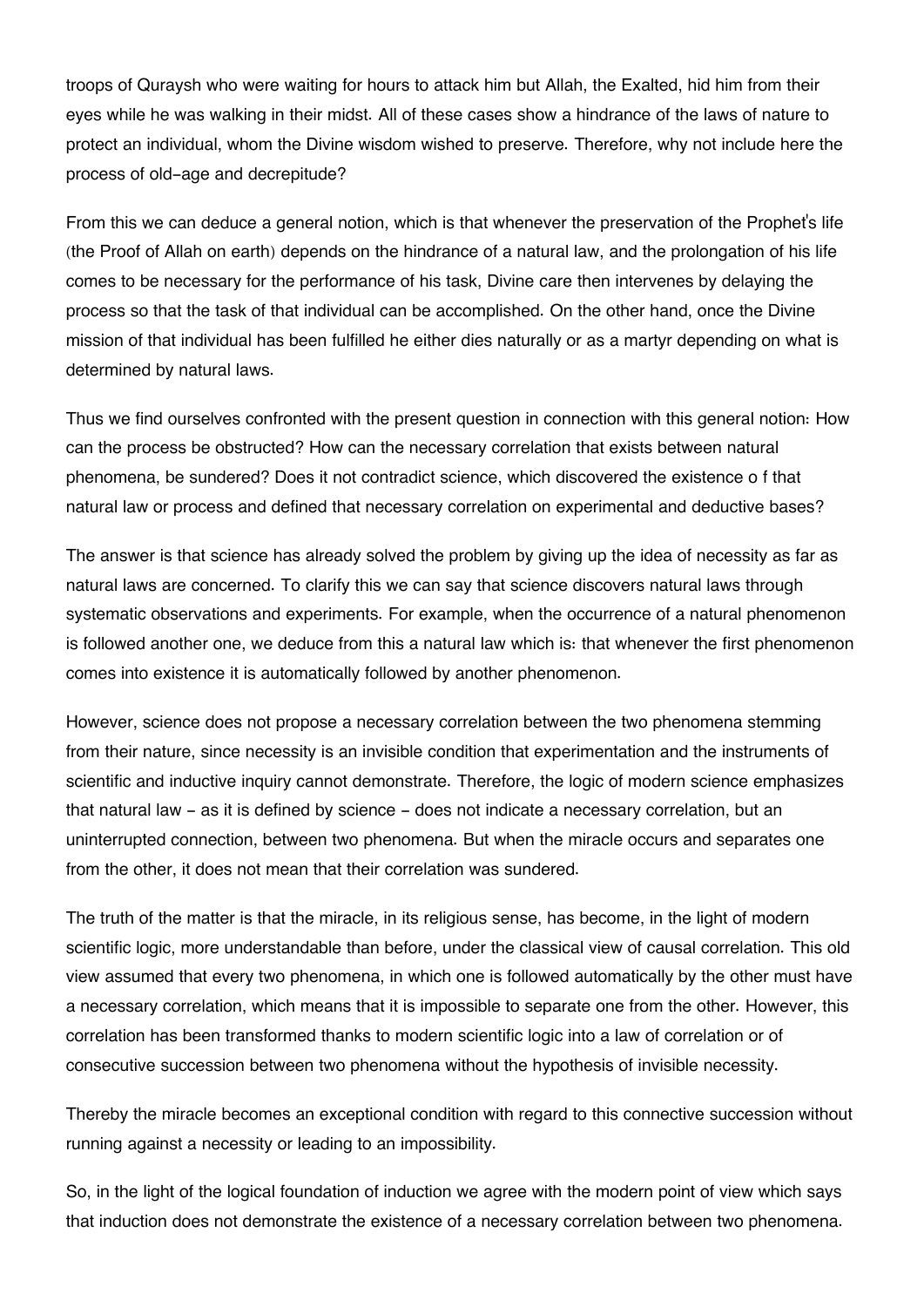We find that it shows that there is a common interpretation for the consecutive connection between the two. Since this common interpretation can be formed on the basis of the assumption of subjective necessity, it can also be formed on the assumption of a wisdom that made the Creator of the universe to continuously combine some particular phenomena with others. The same wisdom sometimes calls for exception; thus a miracle occurs.

## **3) Why All This Desire To Prolong His Life?**

Now we should deal with the second question which is: Why should Allah, the Exalted, show all. this desire for this person in particular? Why should the natural laws be hindered just to prolong his life? Why should the leadership of the appointed day not be left to a person born in the future, who will appear then and assume his expected role?

In other words: What is the use of this long absence and what is the motive behind it? Indeed many people ask these questions, yet at the same time none of them is prepared to accept the Divine answer for them. However we believe that the twelve Imams form a unique group of individuals, none of whom could be substituted. But these people require a social interpretation of the situation, in the light of tangible realities, for the great operation of change and the understandable requirements for the appointed day.

On these bases, we will temporarily disregard the characteristics that we believe should be fulfilled in the infallible Imams and ask the following questions:

As far as the expected operation of change, of the appointed day, is concerned and as far as it is understandable in the light o f the norms and the experiences of life, can we consider the prolonged age of its preserved leader as one of the factors for its success? And of his ability to lead it in a better way?

We can give an affirmative answer to this question because of many reasons among which are the following:

First, that the great operation of change requires from its leader a unique psychological attitude, filled with a sense of success and a sense of the insignificance of the mighty existence which he has been prepared to struggle against and transform into a new civilized world.

Thus the more the leader's heart is filled with the triviality of the civilization he is fighting, and the clearer is his sense that it is no more than a speck of dust on the long path of human civilization, the more he is ready from a psychological angle, to oppose, resist and persevere in his efforts against it until victory is achieved.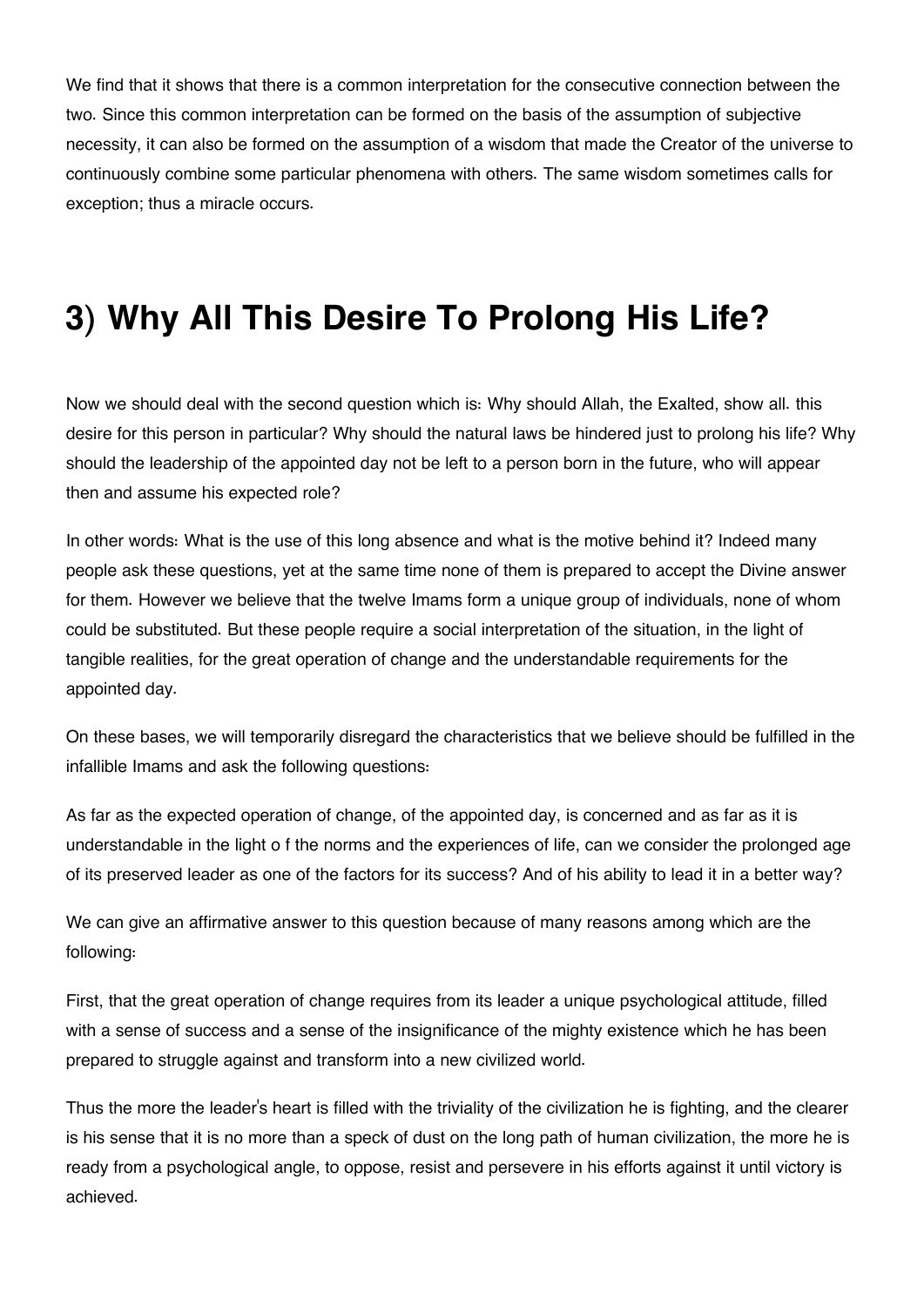It is clear, therefore, that the scope required from this psychological attitude ought to be proportionate to the size of change to be brought about and what needs to be rooted out of civilization and existence. So, whenever the opposition is to a mightier existence and a loftier and deeply rooted civilization, the greater is the thrust required from this psychological attitude.

Since the message of the appointed day is to change, in a comprehensive way, a world filled with injustice and tyranny, it is therefore natural that it is looking for an individual whose psycho logical attitude is superior to that whole world; a person whose age exceeds those who were born in that world and who were brought up in the shade of its civilization which he is to destroy and replace with one based on justice and truth.

For whoever is brought up in a deeply-rooted civilization, that dominates the world with its values and modes of thinking, would be overwhelmed by it, since he would have been born while it had been in existence, and opened his eyes just to see its different aspects, and would have been brought up under its power and influence. Unlike that is a person who has deeply penetrated history, who has come to life long before that civilization which completes the cycle of the story of humanity before the appointed day saw the light.

He sees it as little seeds, hardly visible, then gradually growing and taking roots within human societies, waiting for the right moment to blossom and appear. Then he witnesses it, as it starts to grow and advance, sometimes relapsing, sometimes meeting with success, then when it begins to prosper and become gigantic, gradually dominating the destinies of the world, such a man who has lived through all these stages with sagacity and caution, watching this giant - (against which he has to struggle) under that long historical perspective which he has lived in reality, and not just read about in books of history, such an individual would consider it as a definite destiny, unlike Jean Jacques Rousseau's consideration of the monarchy in France, when he was terrified at the mere imagining of France without a king, in spite of the fact that he was one of the heralds, both intellectually and philosophically, of the evolution of the political situation that existed in those times. That was because Rousseau lived in the shade and under the influence of the monarchy.

On the other hand this individual who has thoroughly penetrated history, would have the dignity and strength of history and a powerful sense that all that surrounds him of civilization and existence was born at a certain time in history, when the way was paved for its existence, that it would disappear to the extent that nothing of it would remain as when there was nothing of it before it came into existence in the distant or near past, that the historical life spans of any civilization, however long they may be, are only limited days in the long era of history.

Have you not read the chapter of the cave in the Qur'an (*surah al-Kahf, n. 18*)? Have you not read of those youths who believed in their Lord, whom Allah increased in guidance, who opposed a ruling pagan existence that was ruthless and did not hesitate to suppress every single seed of *at- tawhid* (Unity of Allah), so that it might not rise above the level of idolatry.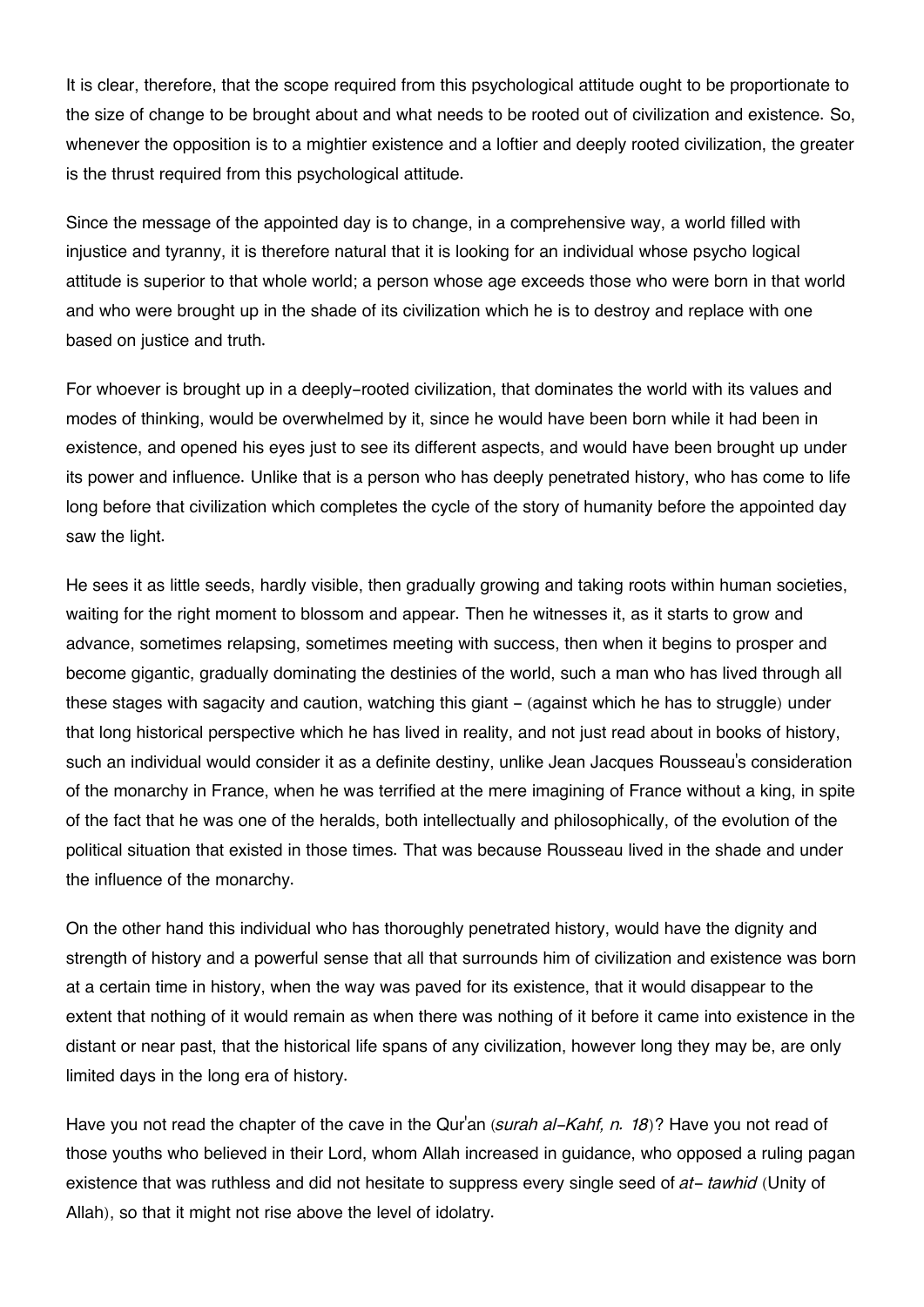So these youths became depressed to the point of despair, once the windows of hope had been closed before their eyes; so they sought refuge in the cave, where they begged Allah for a solution to their problem after having exhausted all the possibilities. For they could not tolerate the fact that falsehood was ruling, transgressing and subjugating the truth and suppressing anyone whose heart showed an inclination towards the truth.

Do you know what Allah did to them? He made them sleep for three hundred and nine years in that cave and caused them to rise up from their long sleep and sent them to the outside world, after that the existence which had bewildered them with its power and transgression had collapsed and became a chapter in history that could frighten no one nor activate anything. They were brought out so that they could see all this with their own eyes and learn that falsehood is insignificant.

Indeed if this clear vision had been true in the case of the people of the cave, with all that it bore of psychological loftiness and thrust out of that unique event which prolonged their age by three hundred years, then the same event could occur in the case of al- Mahdi, the Expected Leader, whose extended age would make him see the giant as a dwarf, the tall tree as a seed and the hurricane as a breeze.

Add to this that the experience that is granted by the concomitants of those consecutive civilizations and the direct confrontation with all their movements and changes, has a great influence on the intellectual preparation and the deepening of experience of the Expected Leader, since it puts him face to face with the many various practices of others, with all they contain of weakness and strength, and the different aspects of their errors and accuracy. And this enables him to classify the social symptoms with a complete awareness of their causes and their historical circumstances.

Moreover the preserved operation of change, which is the task of the Expected Leader, is founded on a particular message, namely the message of Islam. Therefore, it is natural that in this case, the required leadership should be more proximate with the original sources of Islam, that his personality be fully shaped in an independent way, free from the influence of that civilization which is subject to his struggle on the appointed day, unlike that individual who would have been born and brought up in its atmosphere, whose intellect and feelings would have blossomed within its frame. Quite often such a person cannot free himself from the effects and residues of that civilization, even if he were to lead a movement of change against it.

Thus, in order that the preserved leader be not influenced by the civilization he has been prepared to transform, it is necessary that his personality should be fully shaped during a previous stage of civilization, as near as possible to the universal spirit, and in terms of the principles of that civilized condition, which the appointed day is aiming at realizing under his leadership.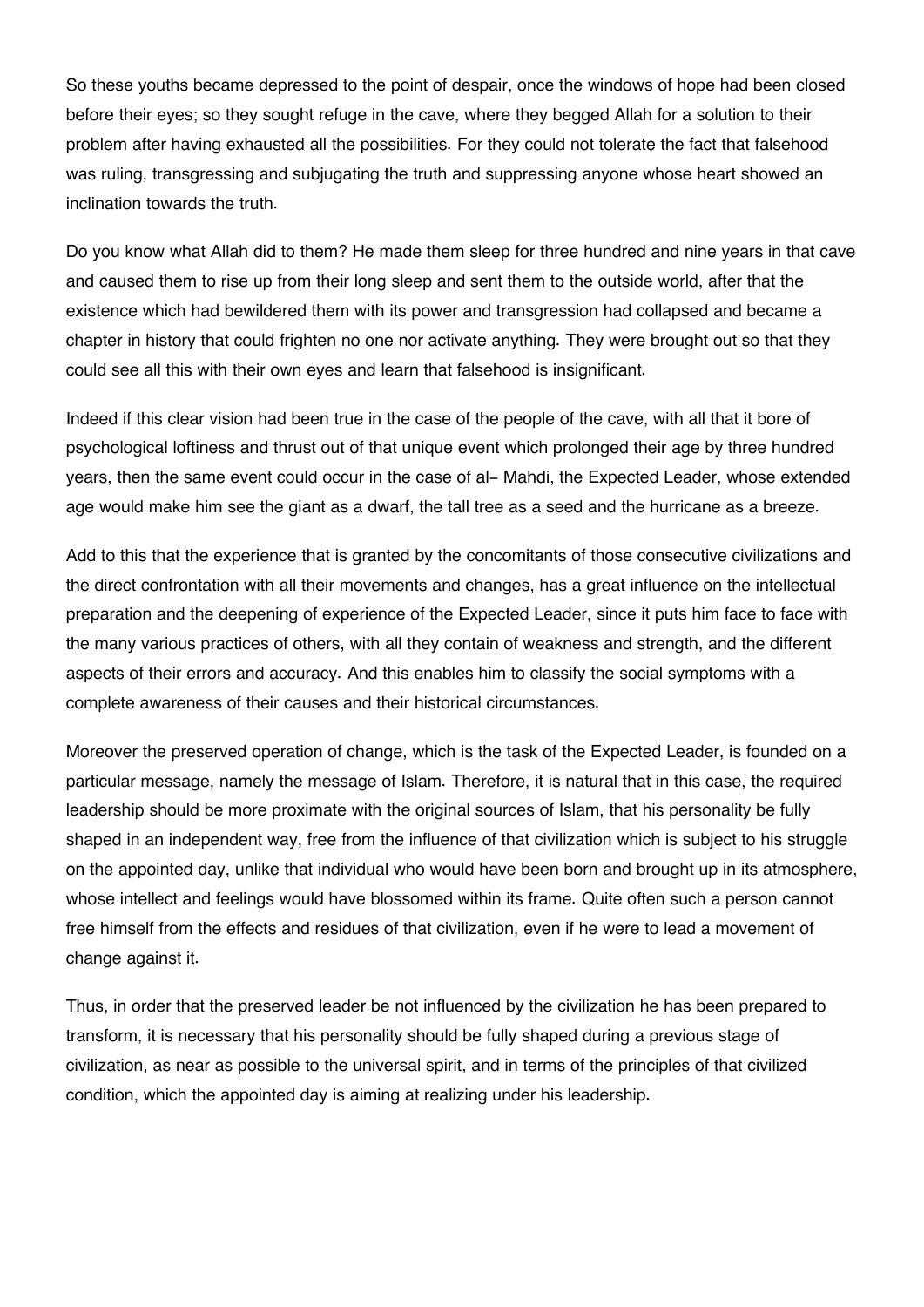# **4) How Was The Preparation of The Expected Leader Achieved**

Now we have reached the third question which is: How could the preparation of the Expected Leader be achieved, while we know that he only remained five years with his father, al-Imam al-'Askari - which is a period of childhood not sufficient for the maturity of his personality.

Therefore, under what circumstances has this achievement taken place?

**The answer is:** That al-Mahdi (peace be upon him) was appointed as a successor to his father, for the leadership of the Muslims, which means that he was an Imam in the fullest intellectual and spiritual sense of the word in a very early age of his noble life.

Moreover, the early Imamate (leadership) is a previous phenomenon in the case of his forefathers (peace be upon them all), for example, al-Imam Muhammad son of 'Ali al-Jawad (peace be upon him). We call it a phenomenon because it has given in the case of al-Mahdi's forefathers (peace be upon them), a perceptible and a practical meaning, which the Muslims have lived and been aware of, in all their experiences with the Imams, in one way or another. Therefore, we cannot claim the proof of a clearer and wider phenomenon than the experience of a whole community. So, we can clarify the issue in the following points:

1) The leadership of the Imams of *Ahlul Bayt* (descendants of the Prophet) has never been one of the centres of influence and power that are transmitted through inheritance, from father to son, with the full support of the ruling regime, as was the case, in the leadership of Fatimid caliphs and the 'Abbasids; but it has always won the good will of its wider popular bases, on the grounds of their intellectual and spiritual conviction about the worth of the Imamate for the leadership of Islam.

2) These popular bases have existed since the dawn of Islam and became wider during the times of the two Imams, al-Baqir and as-Sadiq (peace be upon them). The school that these two Imams led within the boundaries of these bases formed a very wide trend that stretched all over the world of Islam, bringing together hundreds of jurists (*fuqaha'*) theologians (*mutakallimun*) and commentators (*mufassirun*) on the Qur'an and the learned in the different branches of Islamic and human sciences that were predominant in those times, to the extent that al-Hasan son of 'Ali al-Washsha said, "I went into al-Kufah Mosque and found nine hundred sheikhs all of them were saying, 'Ja'far son of Muhammad related to us . . .'"

3) This school and what it represented of popular bases from Islamic society, had certain conditions which it believed in and abode by, in the appointment of the Imam and his suitability for the role because it believed that an individual cannot be appointed as Imam unless he is the most learned among the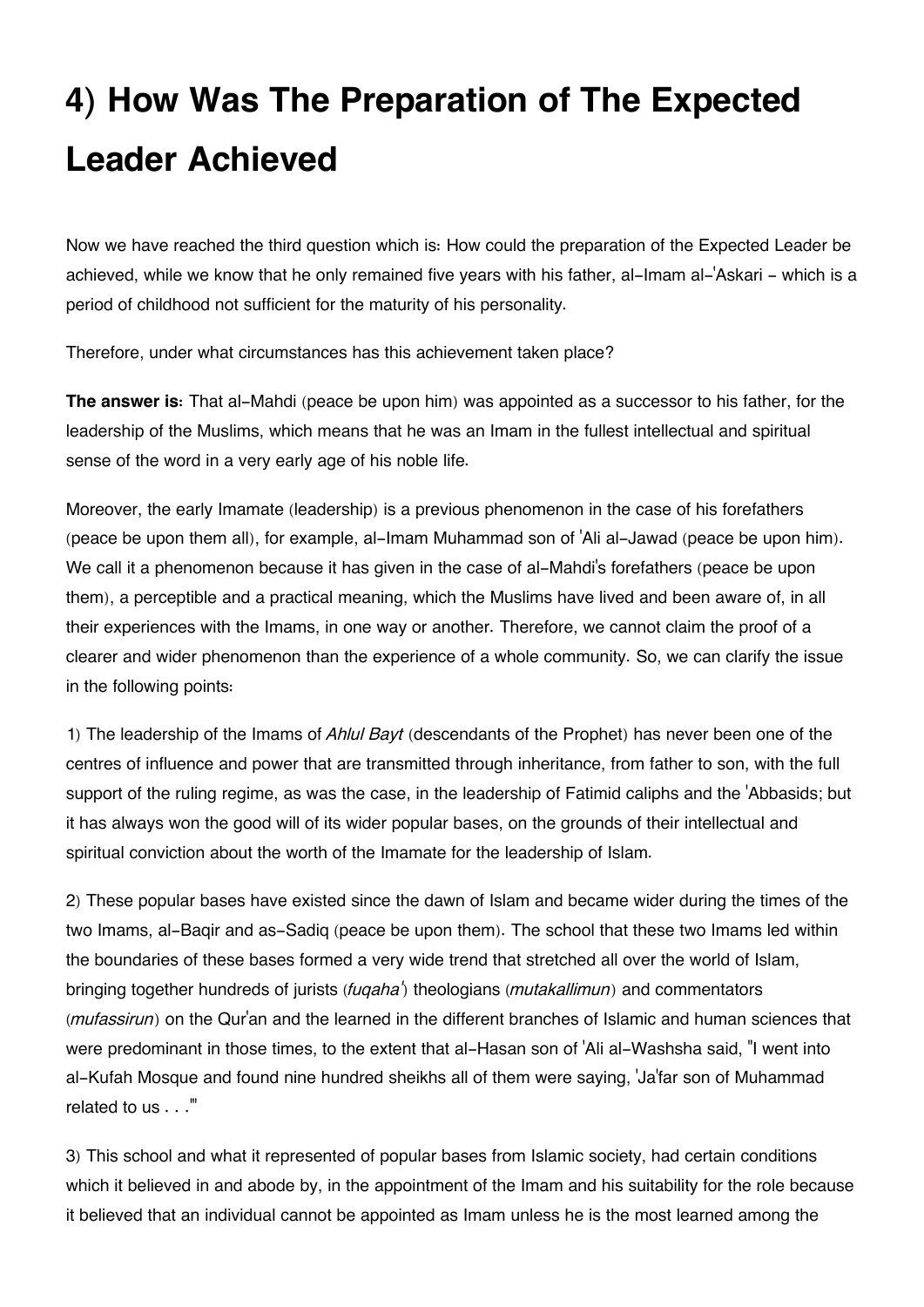agnostic of his time.

4) That both this school and its popular bases were ready to give sacrifices, for the sake of their belief in the Imamate, since the latter was considered, in the opinion of the concomitant leadership, as a hostile line, even from an intellectual point of view. This was the reason that led the authorities to carry out several campaigns of purging and torture to the extent that many people were either killed or were put into prisons, while hundreds of them died in the darkness of the cells. This meant that those who believed in the Imamate were ready to pay a lot, and the only instigation they had was their nearness to Allah.

5) The Imams these bases yielded to were not isolated from them, only when the authorities prosecuted them or sent them into exile. This is what we come to know through the narrators who related to us the events of each one among the twelve Imams, and on the one hand from what has been copied from the letters that they sent to their contemporaries and the trips that they took, and on the other hand from representatives that they dispatched to the different corners of the Islamic world, as well as the frequent visits that the Shi' ahs used to pay to their Imams in the holy city of Medina, when they went to the sacred lands for the performance of the holy rites of hajj.

All of these factors show an uninterrupted interaction between the Imam and his popular bases, that stretched over the different parts of the world of Islam, with all their different classes including the learned as well as the others.

6) That the caliphate which was contemporary with the Imams (peace be upon them) used to consider their spiritual leadership as a great threat against its existence and its destiny. Because of that it deployed all of its efforts for the sake of disintegrating that leadership and bore a lot of negativism in that respect, sometimes appearing under the guise of cruelty and transgression when its security was at stake. The campaigns of persecution and victimization w ere a permanent event with respect to the Imam, in spite of what that left behind of sadness and disgust among the Muslims and their supporters from the different classes of society.

If we take these six points into consideration knowing that they are all historical facts, it leaves no room for doubt, and we come out with the following result: That the phenomenon of the early Imamate was a fact and not an illusion. Because the Imam who emerges while still young and declares openly that he is the spiritual and the intellectual leader of the Muslim community as a whole, and whom that wide trend pledges its loyalty, must surely be in possession of a remarkable, let alone a very wide knowledge and gnosis and a very wide horizon as well as a proficiency in jurisdiction, exegesis and the articles of faith, otherwise the popular bases would not be convinced of his spiritual leadership. We should also bear in mind the fact that the Imams took certain positions that made the interaction with their bases possible and threw different lights on their way of life and personality.

Do you think then that a young child who declares his Imamate (spiritual leadership) and hoists out of it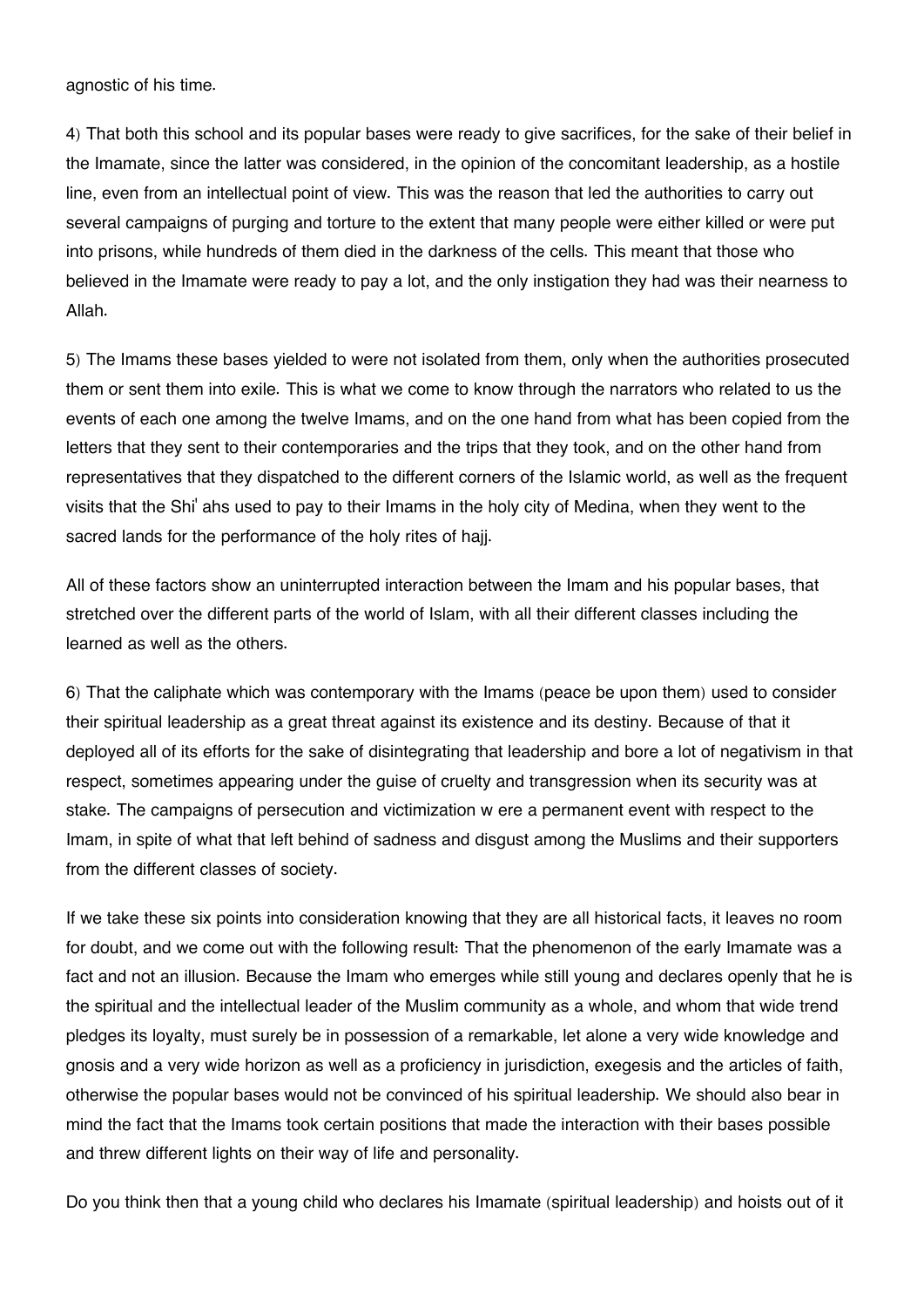a flag for Islam, with the full knowledge of the masses among his popular bases who believe in him and are prepared to sacrifice their lives and security without taking the trouble to discover his condition, or without being incited by the phenomenon of the early Imamate to inquire about the validity of the situation and the establishment of the worth of this young Imam?

Now supposing that people did not attempt to assess the situation , would it then be possible that after days, months or even years, the whole affair would go unnoticed without its truth coming to the surface, although there has been a natural and constant interaction between the young Imam and the rest of the people? Is it rational that the worth of a young child's way of thinking and knowledge would not be obvious after this long interaction?

Therefore, if we assume that the popular bases of the Imams of *Ahlul Bayt* (descendants of the Prophet) were not able to discover the truth of the matter, why did the existing caliphate keep silent and did not attempt to find out, if it were for its benefit?

Nothing could have been easier for the authorities then if the Imam had been a child, quite immature in his education and way of thinking, the normal case in all children.

No plan would have been more successful than to present this child to his supporters (the Shi'ah) and others and prove to them that he was not fit for the Imamate and the intellectual and spiritual leadership.

If it is indeed difficult to convince people of a man in his forties or fifties, already in possession of a great deal of education for the role of the Imamate, there can be no difficulty in convincing them of the incapacity of an ordinary child for the same role, in the sense that the Shi'ah know, regardless of his intelligence and awareness.

All this would have been possible and easier than the complicated means of suppression and recklessness which the authorities resorted to in these times.

The only explanation for the caliphate's hesitation in playing this card, is that it realized that the early Imamate was a real phenomenon and not an invented idea. The truth is that it had realized the fact after it had attempted to play that card but failed. History relates to us many of these attempts and their failure, while it does not mention at all the occurrence of a situation in which the phenomenon of early Imamate was put into question, where the Imam was confronted with difficulties or complications which surpassed his ability or shook people's trust in him.

This is what we mean when we said earlier that the early Imamate is a real phenomenon in the life of *Ahlul Bayt* (descendants of the Prophet), moreover this phenomenon has similar roots and situations in the Divine heritage that stretched over all the messages and the Divine leadership. It is enough to cite one example of an early leadership of *Ahlul Bayt* (peace be upon them) in the case of Yahya (peace be upon him) when Allah said: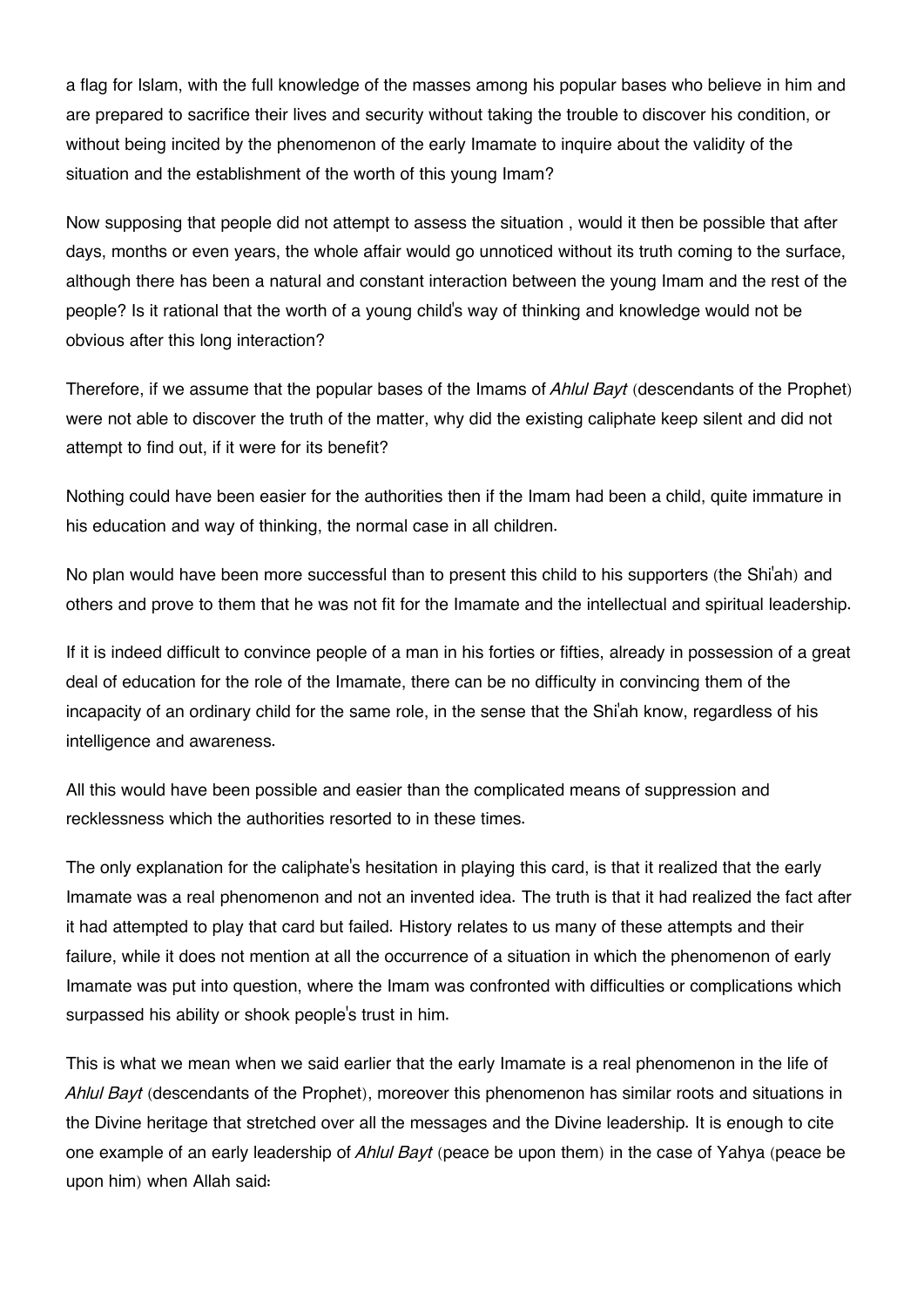# يَا يَحْيَىٰ خُذِ الْكِتَابَ بِقُوَّةٍ ۞ وَآتَيْنَاهُ الْحُكْمَ صَبَيًّا

#### *"O Yahya take the Book with strength, and We have given him wisdom when he was young. (Qur'an, 19:12)*

Now that the early leadership has been proved as an existing and real phenomenon in *Ahlul Bayt's* life there is no more objection to the leadership of al- Imam al-Mahdi (peace be upon him) nor to his succession to his father while very young.

# **5) How Can We Believe In The Existence Of Al-Mahdi?**

Now we have reached the fourth question which is: Supposing that the hypothesis of the Expected Leader and all that it comprehends of prolonged life, early leadership and a silent absence, is possible, that would not be enough proof for his existence, thus, how can we indeed believe in the existence of al-Mahdi?

Would some narratives related in books on the Great Messenger (peace and blessing of Allah be upon him and his progeny) be enough for perfect conviction in the existence of the Twelfth Imam, in spite of what this supposition bears of peculiarity and deviation from the norms? Or rather, how can we prove that al-Mahdi had a true historical existence and that he is not only an assumption, for which psychological circumstances have been combined to confirm his existence in many people's minds?

**The answer is:** That the idea of al- Mahdi, as the Expected Leader, who will change the world for the best, has been already mentioned in several of the narratives (*ahadith*) related from the Great Messenger in general, and the Imams of *Ahlul Bayt* in particular. Moreover, it has been reconfirmed, with a degree beyond doubt, in many texts.

I could count up to four hundred narratives of the Prophet (peace be upon him and his progeny) which reached us through our brothers, the Sunnis, (e.g., the book *al-Mahdi* written by my uncle as-Sayyid Sadru'd-Din as-Sadr, may Allah bless his noble soul), as well as a great number of reports about al-Imam al- Mahdi through both the Shi<sup>'</sup>ites and the Sunnis - nearly more than six thousand narratives, (e.g., the book entitled *Muntakhab al-athar fi al-Imam aththani 'ashar* [Selection of traditions concerning the Twelfth Imam] by ash-Shaykh Lutfu'llah as-Safi), which is very high statistical number, not found in many of the self-evident Islamic issues.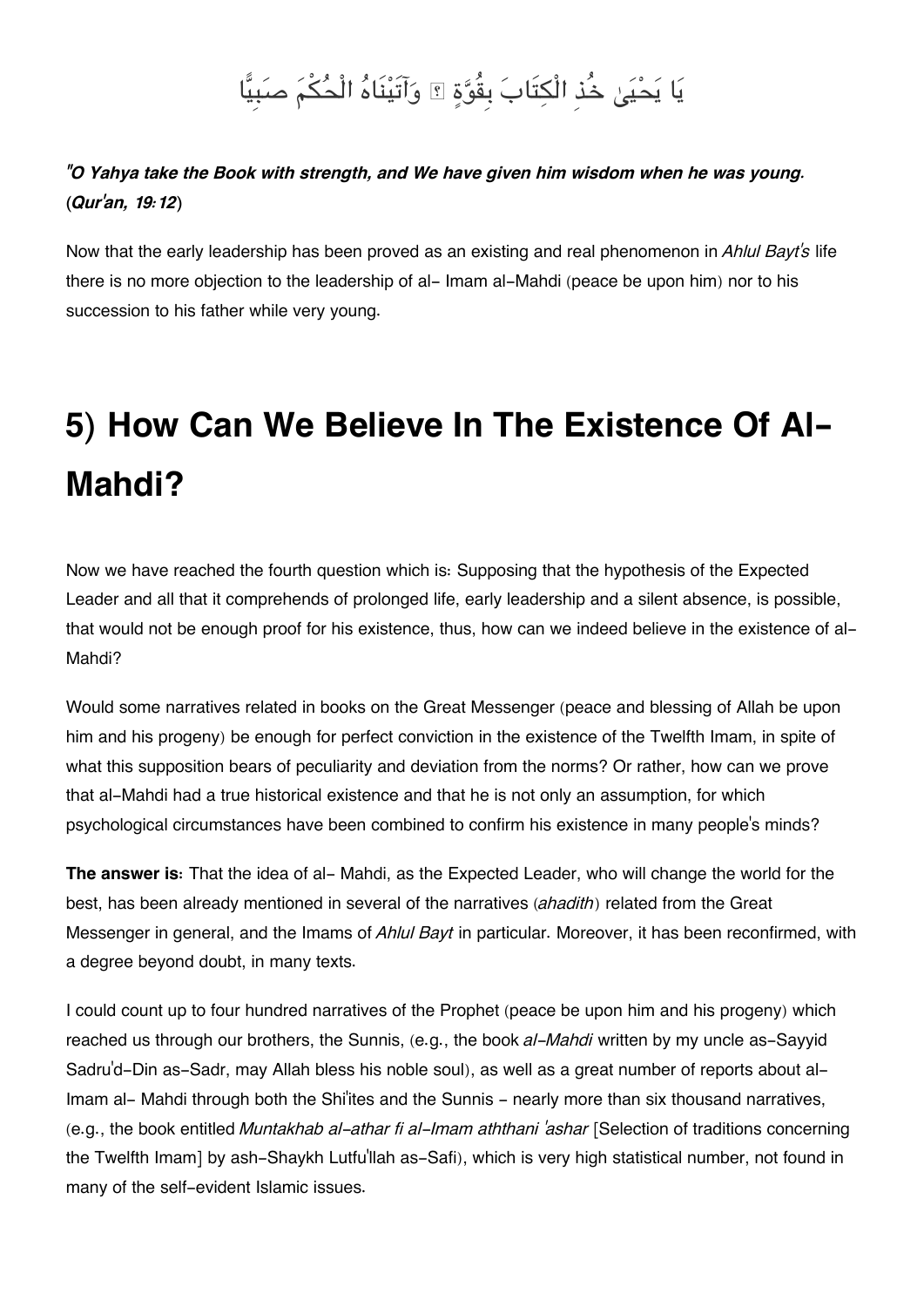As regards the materialization of this idea in the Twelfth Imam (peace be upon him) we do possess enough justifications to be convinced that he is the one They can be summed up into two groups of evidence - the first Islamic, and the other scientific.

By the Islamic evidence we confirm the existence of the Expected Leader.

By the scientific evidence, we can prove that al-Mahdi is not just a myth or a supposition but a reality which has been confirmed by historical experience The Islamic evidence appears in the hundreds of narratives related from Allah's Messenger (peace and blessing of Allah be upon him and his progeny) and the Imams of *Ahlul Bayt* (peace be upon them), which prove that al- Mahdi will be appointed as Imam, that he is from the descendants of the Prophet and Fatimah and the ninth descendants from al-Husayn, that the caliphs (Prophet's successors) are twelve.

All of these narratives limited that universal idea by personifying it in al-Mahdi, the Twelfth Imam of *Ahlul Bayt*. Moreover they reached a great number and diffusion, although the Imams took a great precaution and care, fearing their exposure on a general level, in order to protect the righteous descendants against assassination or an unpredicted assault on his life.

However, the numerical abundance of these narratives is not the only reason for their validity, for in addition to this, there are certain virtues and coherences to be taken into account for proving their validity.

The Prophet's narratives (*ahadith*) about the fact that the Imams, caliphs, or *amirs* - depending on the style of the narrative in its different ways are twelve Some writers counted up to more than two hundred and seventy narratives taken from the most well-known books of Sunni and Shi'ah traditions such as al-Bukhari, al-Muslim, at-Tirmidhi, Abu Dawud and the collection of Ahmad ibn Hanbal and the Rectification of the Judge on the Two *Sahihs* (al- Hakim, *Mustadrak 'ala s-sahihayn*).

We should bear in mind here that al-Bukhari who had compiled these narratives, was a contemporary to both al-Imam al-Hadi and al-Imam al-'Askari which means quite a lot, since it proves that the narratives were recorded from the Prophet (peace and blessing of Allah be upon him and his progeny) before that the realization of their contents and the idea of the Twelfth Imam had materialized.

This means, therefore, that there is no room left for doubt, that the recording of the narratives was not influenced by the fact of the Twelfth Imam, or that it might have been a reflection of it, because the false narratives (*ahadith*) that are related from the Prophet ( peace and blessing of Allah be upon him and his progeny) are either a reflection or a justification for a fact occurring later in time.

Now, they did not precede in their appearance and recording in the books, that fact which they came to reflect, therefore, as long as we possess the material evidence, which is that the mentioned narrative had already preceded the historical sequence of the twelve Imams, and that it had been recorded in the books of *ahadith* (books of traditions) before that the event took place, we can be sure that this narrative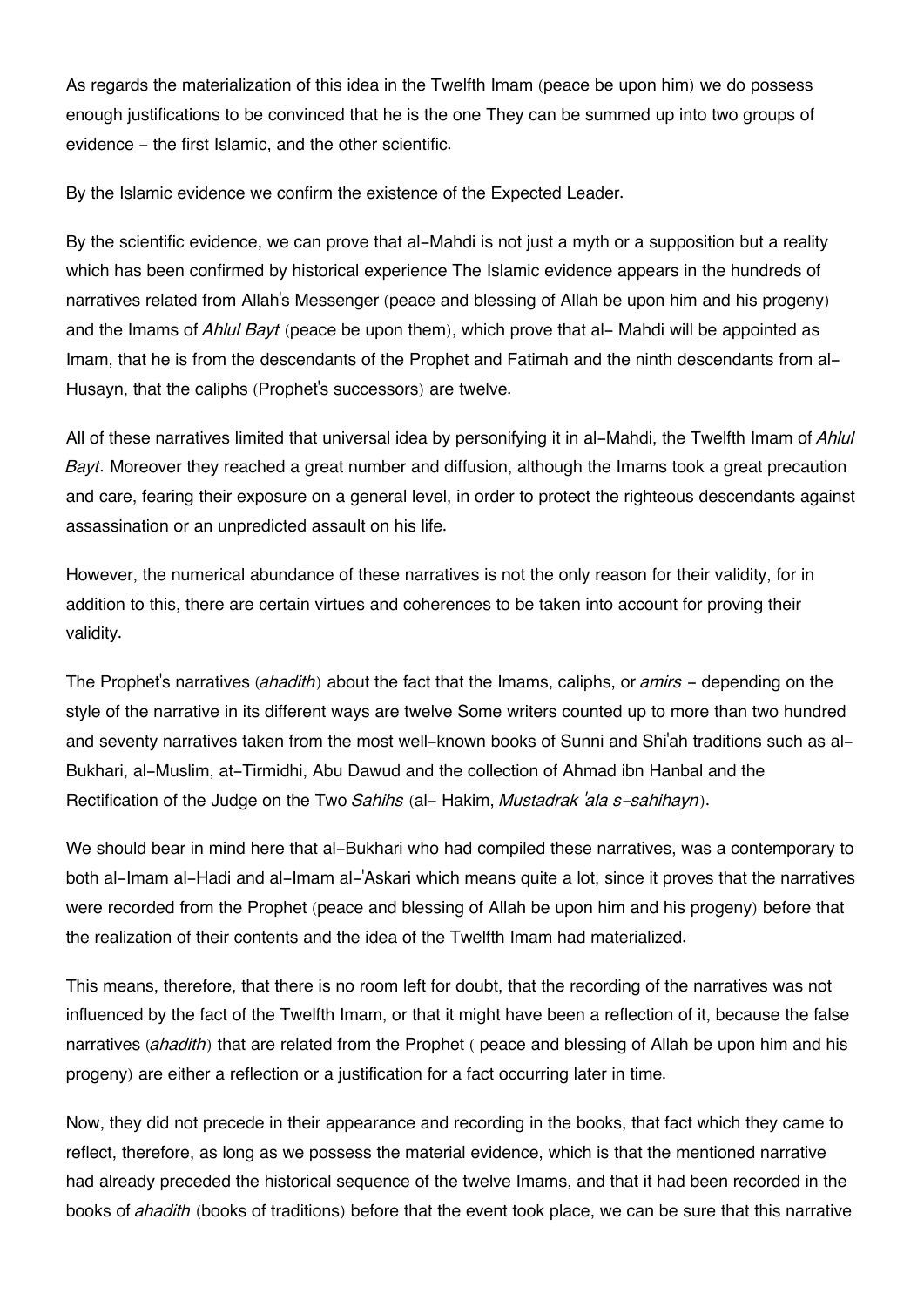is not a reflection of an event but an expression to a truth from Allah, uttered by the one who did not speak out of fancy (the Holy Prophet) when he said: "Surely the caliphs after me are twelve".

So, the event of the twelve Imams was fulfilled, starting with al-Imam 'Ali and ending in al-Mahdi, this way being the only rational interpretation to that noble narrative of the Prophet.

As far as the scientific evidence is concerned, it is formed out an experience, lived by a community of people, lasting nearly seventy years, which we call the period of the minor occultation (*ghaybah assughra*) To elucidate this point, we will pave the way by giving a brief description

This minor occultation marks the first phase in the Imamate of the Expected Leader (peace be upon him) From the time that had been predestined, from the time he assumed the role, he remained hidden from the outside world, distant from all the events that were taking place although being at the same time proximate to them in his mind and heart

We should bear in mind that had this occultation occurred suddenly, the result would have been a great shock among the popular masses, who believed in the Imamate since they were used to contacting their Imam in every period, to consulting him for solutions to their various problems.

Thus, had he suddenly vanished, his supporters would have felt cut off from spiritual and intellectual leadership Such an event would have created an enormous gap which would have thoroughly shaken the whole structure and undermined its unity. Therefore, it proved necessary that the way should be paved to this occultation, so that these bases might get used to it and gradually adapt themselves to the new situation

So the plan was this minor occultation, during which al- Imam al-Mahdi vanished from the universal scene, while keeping in touch with his popular bases and supporters through his delegates or representatives and the most reliable among his companions, who acted as a link between the Imam and those who believed in his line.

The position of representative of the Imam was held in those times, by four personalities, whom the popular bases agreed as to their fear of Allah, piety and integrity. They were:

- 1) 'Uthman ibn Sa'id al-'Amri;
- 2) Muhammad ibn 'Uthman ibn Sa'id al-'Amri;
- 3) Abu'l-Qasim al-Husayn ibn Ruh; and
- 4) Abu'l-Hasan 'Ali ibn Muhammad as-Samuri.

These four individuals assumed the role of representative of the Imam (al-Mahdi) according to the above classification. So whenever one of them died, the other succeeded him, after being designated by al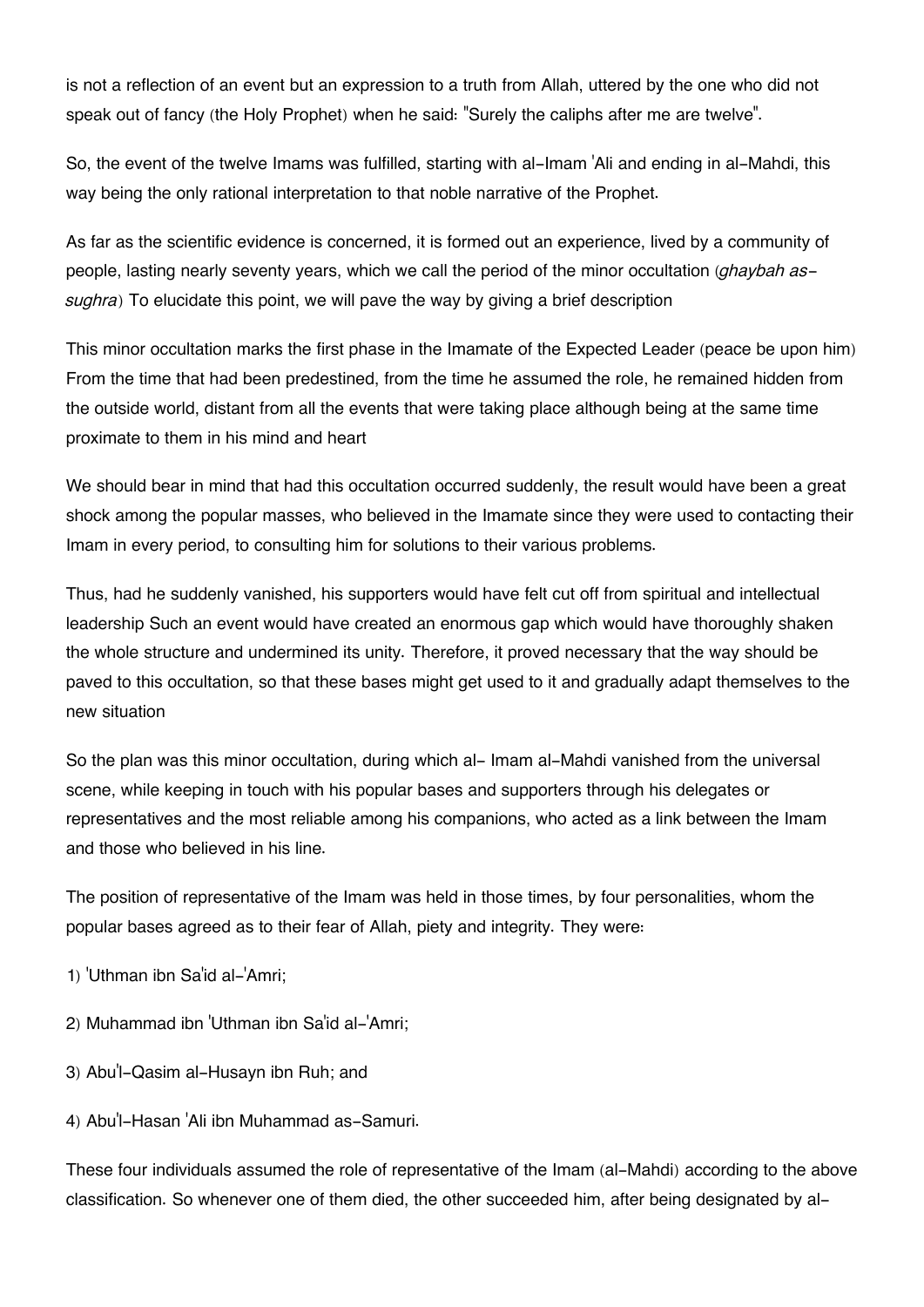Imam al-Mahdi (peace be upon him).

The representative of the Imam used to get in touch with the Shi'ahs and submit their questions and problems to the Imam and return to them with his answers. Sometimes orally and very often in a written form. So these masses who lacked the vision of their Imam, found some comfort and consolation in these indirect communications.

Moreover they could notice that the signatures and the letters were all written in the same way, during the time of the four representatives that lasted nearly seventy years The last representative, as-Samuri, declared that the period of the minor occultation, which was characterized by the designated delegates, was over; that the period of the major occultation, in which there would be no designated individuals to mediate between the Imam and the Shi'ites, had began.

This transition meant that the minor occultation had already accomplished its mission and achieved its goal, since it immunized the Shi'ites against the great shock and the feeling of the profound gap caused by the Imam's occultation. In that way, it enabled them to adapt themselves to the situation and gradually prepared them to accept the idea of general representation on behalf of the Imam. By this token the latter changed from a representation by a designated individual to a more general line manifested in the just *mujtahid* (a legalist who arrives at an independent judgement), who has a keen insight into the religious and worldly issues of the Muslims, in view of the transition from the minor to the major occultation

Now you can have an idea about the situation, in the light of what has been discussed up to now, so you can clearly realize that al- Mahdi is a reality that a community of people has lived and which has been expressed for seventy years, by the representatives and the mediators of the Imam, whom no one could suspect of cheating nor of playing on words

For can you imagine - by your Lord - that a lie could survive for nearly seventy years, which four individuals would successively assume and agree upon and continue to interact with others on its basis as if it were a reality that they lived; that nothing would escape their control, which would cause a doubt in people's minds; that there would be no particular relation between the four through which they could gain the trust of everyone and their belief in the truth of the matter, which they pretend to live and feel?

An old proverb said, "The rope of lies is short". also logic in life confirms the fact that it is impossible that a lie could survive in this way and for all time through these relations and still wins everyone's confidence.

Thus, the phenomenon of the minor occultation can be considered as a scientific experiment which has confirmed the factual objectivity of the Imam's existence, his birth, life and occultation, on account of which he has been hidden from the world and has not revealed himself to anyone ever since.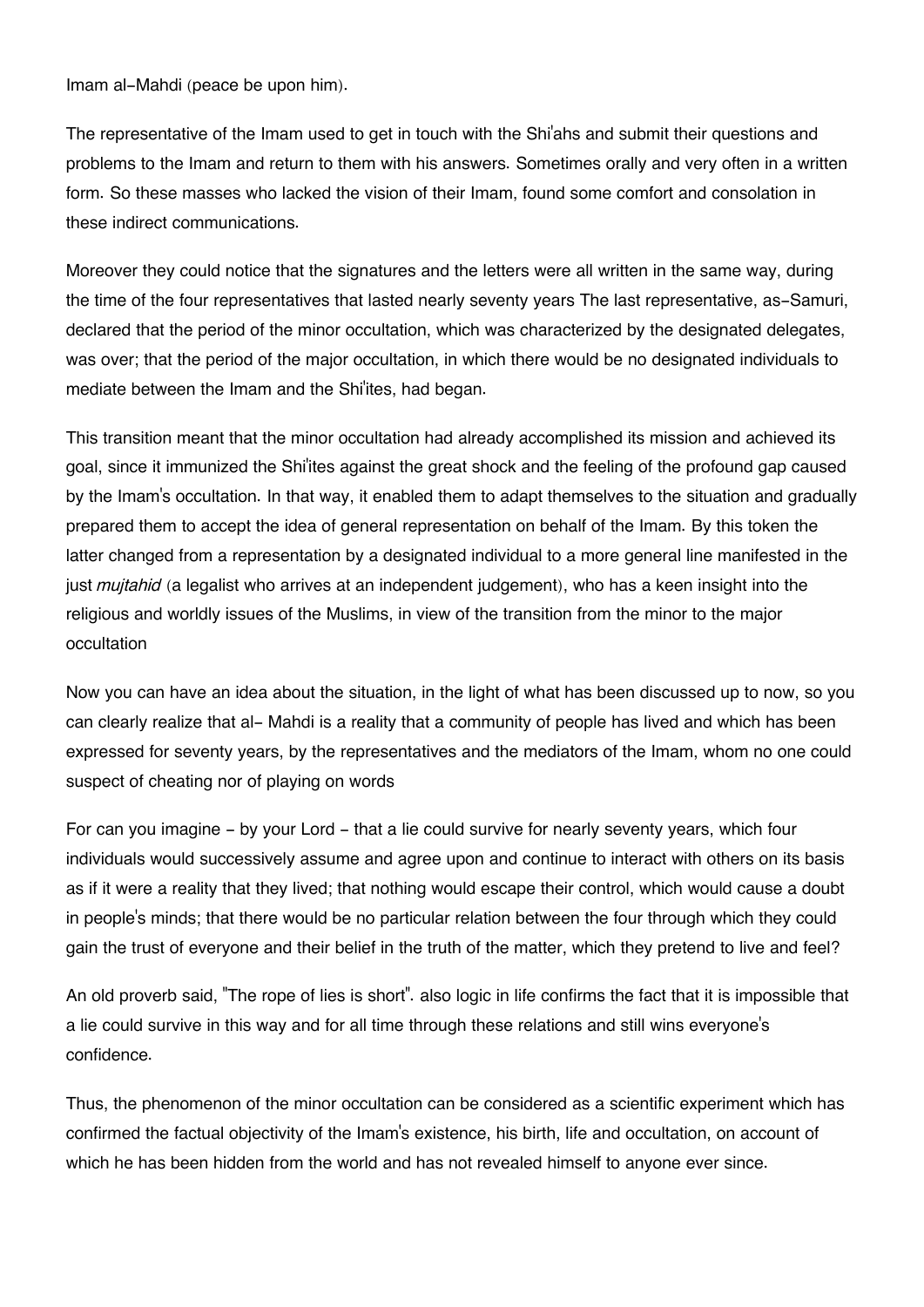## **6) Why Has The Leader Not Appeared Yet?**

Why has the leader not appeared during all this long period? If he were really prepared to assume his social work? What prevented him from emerging during the period of the minor occultation or after, instead of extending it into a greater one, when the conditions for any social and transformative work were much simpler and easier and when the leader's relation with the people, owing to the minor occultation organizations, could have made it possible for him to organize the ranks and start the work with strength. Also the authorities that existed then did not have that tremendous level of strength and power which humanity has achieved thanks to its technical and scientific evolution?

**The answer is:** That the success of any operation of social change is bound by certain conditions and objective circumstances without which it cannot achieve its aims.

However all the operations of social change that are sent to earth from heaven are marked by the fact that the contents of their message are not bound by any objective circumstance.

Since the message on which the whole operation depends is of the Lord's making and is not created by these objective circumstances, but rather relies on them on its executive side as well as for its timing, heaven waited five centuries of ignorance (*al-jahiliyyah*) before sending its last message into the hands the Prophet Muhammad (peace and blessing of Allah be upon him and his progeny), since the connection that should exist between the objective circumstances and the execution required its postponement although the world had been waiting for it for a long time

Among the objective circumstances that have an effect on the executive part in the operation of change, are those that create the right climate and the general atmosphere for the intended change, while others form some details required by the movement of change in its elaboration.

For example, in the case of the operation of change led by Lenin in Russia, this operation was connected to an important factor manifested in the first world war and the decline of the Tsar, which played a major part in creating the appropriate climate for the operation of change. It was also linked to partial and limited factors such Lenin's health, during his trip and when he entered Russia and led the revolution For had he met with an incident while on his way, he would have been delayed and the revolution would have lost its ability for that swift move.

However, the unchangeable custom of Allah in every Divine operation of change proceeded, in its executive side, in accordance with the objective circumstances that created the appropriate climate and the general atmosphere for its success.

Hence Islam came only after a great gap and long period which lasted for centuries after the messengers.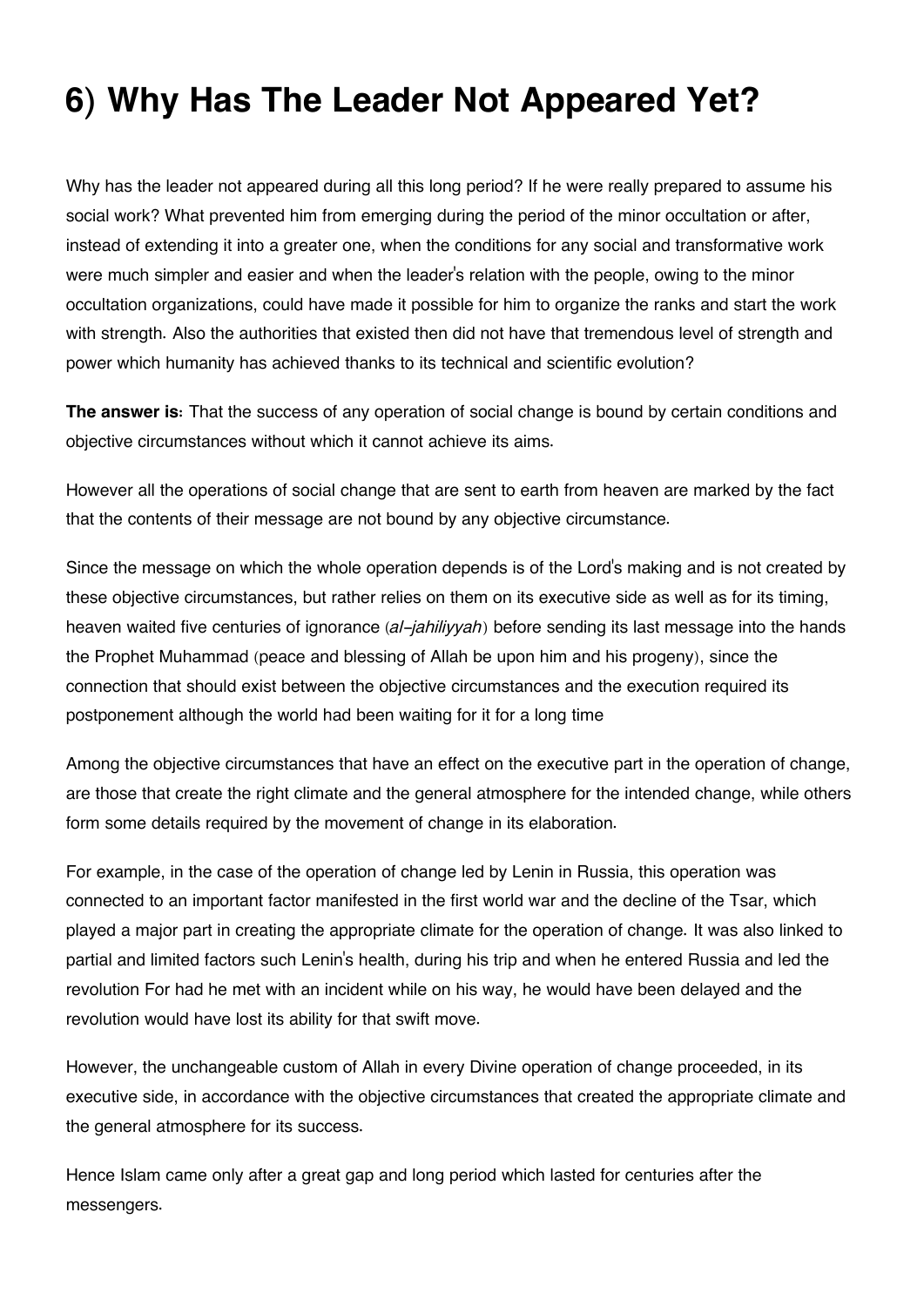Although Allah, the Exalted, could have overcome all the obstacles and difficulties that were on the way of the Divine message and created the appropriate climate by way of miracles, He preferred not to use such a style, since the tests, trials and the afflictions that make the human being perfect required that this Divine task be natural and objective.

However, this did not prevent Allah, the Exalted, from interfering from time to time with some details that did not shape the appropriate climate but which were sometimes needed for the movement within such a climate, such as the support that Allah, the Exalted, bestows on his saints during some of their difficult moments, so as to protect the message So suddenly Numrud's fire becomes cool and a peace for Ibrahim.

When the traitor's hand which was bearing the sword to strike the Prophet's hand was suddenly paralysed and lost its ability to strike, also when suddenly the storm swept away the unbelievers and the polytheists' camps, when they were encircling Medina, on the Day of the Ditch *(yawmu'l-Khandaq*), thus terrorizing them. However, all of these events did not go beyond certain details and the provision of assistance during some decisive moments after the appropriate atmosphere had been already formed for the operation of change in a natural way and in accordance with the objective circumstances.

In this light we can examine al-Mahdi's position to find that the operation of change, for which he had been prepared, is linked, on the executive side, as is the case with any other operation of social change to certain objective circumstances that participate in securing the convenient climate under which it will occur.

We must bear in mind that al-Mahdi has not been prepared for a limited social task nor for an operation of change limited to a particular part of the world or another. Since the message which Allah decreed for him has been a comprehensive change of the whole world and the leadership of humanity away from the darkness of transgression to the light of justice.

However, it is not enough for this great operation that its message and its leader be made available, for otherwise its conditions would have been fulfilled in the time of the Prophet (peace be upon him and his progeny) Rather, an operation of such a scale requires a world-wide climate and a universal atmosphere which will fulfil the required objective circumstances for its realization.

From a human perspective we should consider the feeling that the man of civilization experiences of exhaustion as an essential factor for the creation of that appropriate  $\sim$  climate, which paves the way for the acceptance of the new message of justice This feeling is established and implanted through the various experiments of civilization, out of which man comes overloaded with negativism regarding what has been built, and realizes his need for help, thereupon turning with his natural disposition to the unseen or the unknown.

From a material angle, it is possible that modern conditions of life are better equipped to realize the aims of the message world- wide than the conditions that existed in the previous periods - such as the period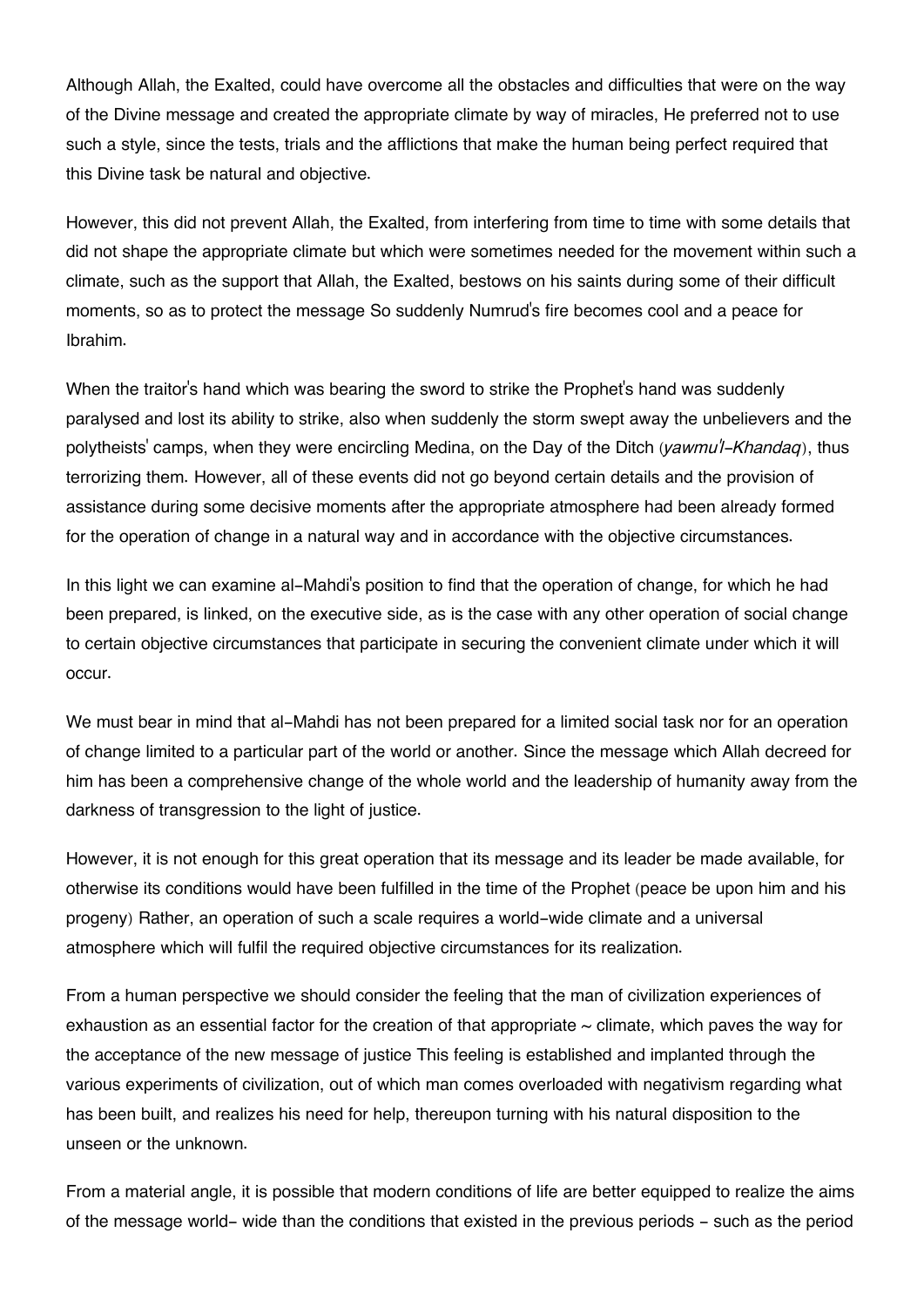of the minor occultation - owing to what has been achieved in terms of shorter distances and a greater ease of interaction between the different nations of the world, as well as the availability of instruments and means that a central organization needs in order to carry out its programme for the awareness of the different nations of the world and their education on the bases of the new message.

Yet what I hinted at here, which is a fact, is the growth of military strength and equipment that faces the leader of the appointed day whenever his appearance is delayed But to what avail can the growth of the material aspect be, when they already exists a psychological defeat for it from within and the spiritual collapse of that man who possesses all these equipment and power?

Indeed many were the occasions, in history, when the gigantic structure of a whole civilization collapsed only with the smallest conquering gesture. That was because it has been already falling apart and loosing confidence in its existence and trust in its reality

## **7) Can An Individual Assume This Role?**

Now we have reached another question in this series which is: Can an individual, however great he may be, achieve this great role? Is not such an individual only that one who is selected by circumstances and faced with the realization of their movement?

The idea here, is related to a particular view of history which interprets the latter on the basis that man is only a secondary factor in it, while the objective strength that surrounds him is the essentials. In this sense the individual can only be, in the best of situations, the intelligent expression to that essential factor

However, we had already made it clear, in other chapters of our printed books, that history is made up of two poles: The first one being man and the second the material strength that surrounds him. Thus, while this material strength, the circumstances of production and nature affect man, the latter also exerts an influence upon them Moreover, there is no evidence for the assumption that the movement starts from material conditions and ends up with man, except when there is an evidence for the contrary, since both factors interact in time.

Therefore, within this framework, an individual can be more than a parrot in the historical trend, especially when we take into account his relation with heaven, since the latter intervenes, then, as a guiding power to this historical trend that has been the case in the history of all the prophets, especially the last one since by virtue of the relation of his message with heaven, the Prophet Muhammad (peace and blessing of Allah be upon him and his progeny), assumed by himself the reins of the historical movement and started a civilized expansion which the objective circumstances that existed around him,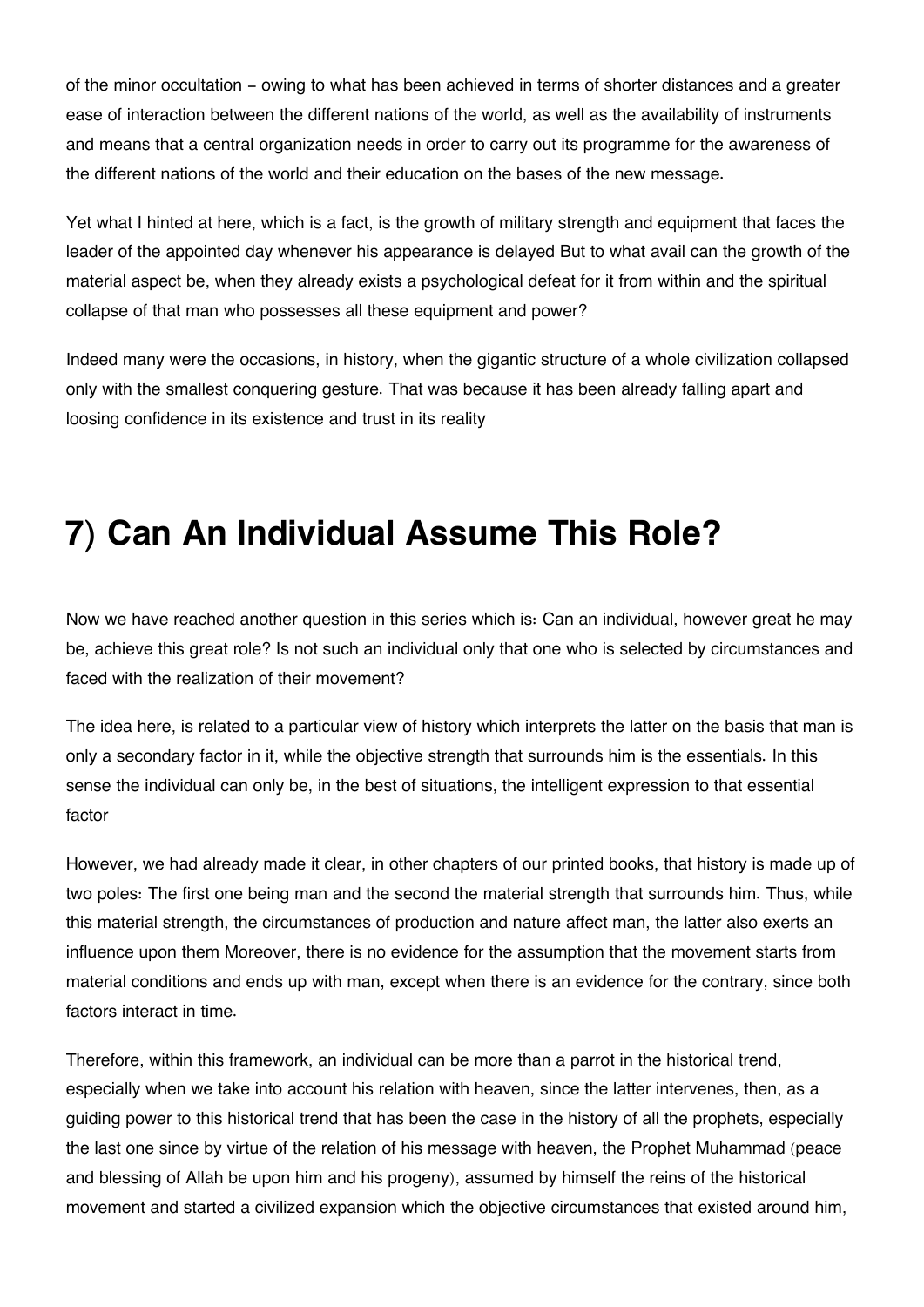could not bring about in any case, as we have already mentioned in the introduction of *al-Fatawa alwadihah.*

Therefore, what had been achieved at the hands of the Great Messenger could occur also at the hands of the Expected Leader from among his progeny whom he announced and whose role he hinted at.

# **8) How Will The Change On The Appointed Day Occur?**

Now we have reached the last question, which is about the manner through which we can form an image about what will be accomplished at the hands of this individual in terms of a decisive victory for justice and an end to the existence of transgression that he is faced with?

The limited answer for this question is related to the knowledge of the time and the phase in which al-Mahdi (peace be upon him) is supposed to emerge to the world, as well as the possible assumption regarding what peculiarities and close relations, might characterize that phase so as to be able to draw, in that light, the shape that the operation of change would take and the path that it would follow.

But as long as we do not know anything concerning that phase, its environment nor its circumstances, we cannot scientifically predict what would take place on the appointed day, although we can imagine or give certain assumptions in this respect, which are founded on theoretical bases and not on realistic grounds.

There is one basic assumption which we can adopt in the light of the previous narratives we mentioned earlier, as well as in the light of the great operations of change in the course of history, namely the appearance of al-Mahdi (peace be upon him) after a great gap which will result in a shocking decadence and a crisis is civilization. This gap will give the opportunity for the message to expand and the decadence of civilization will prepare the psychological atmosphere for its acceptance.

However, this decadence in civilization is not a mere incident that will occur suddenly in the history of human civilization, but a natural result of a contradiction in a history that is cut off from Allah the Exalted, that cannot reach a decisive solution of the end of its course, so that its fire will burn leaving nothing in its path and the light will then appear to establish Divine Justice on earth.